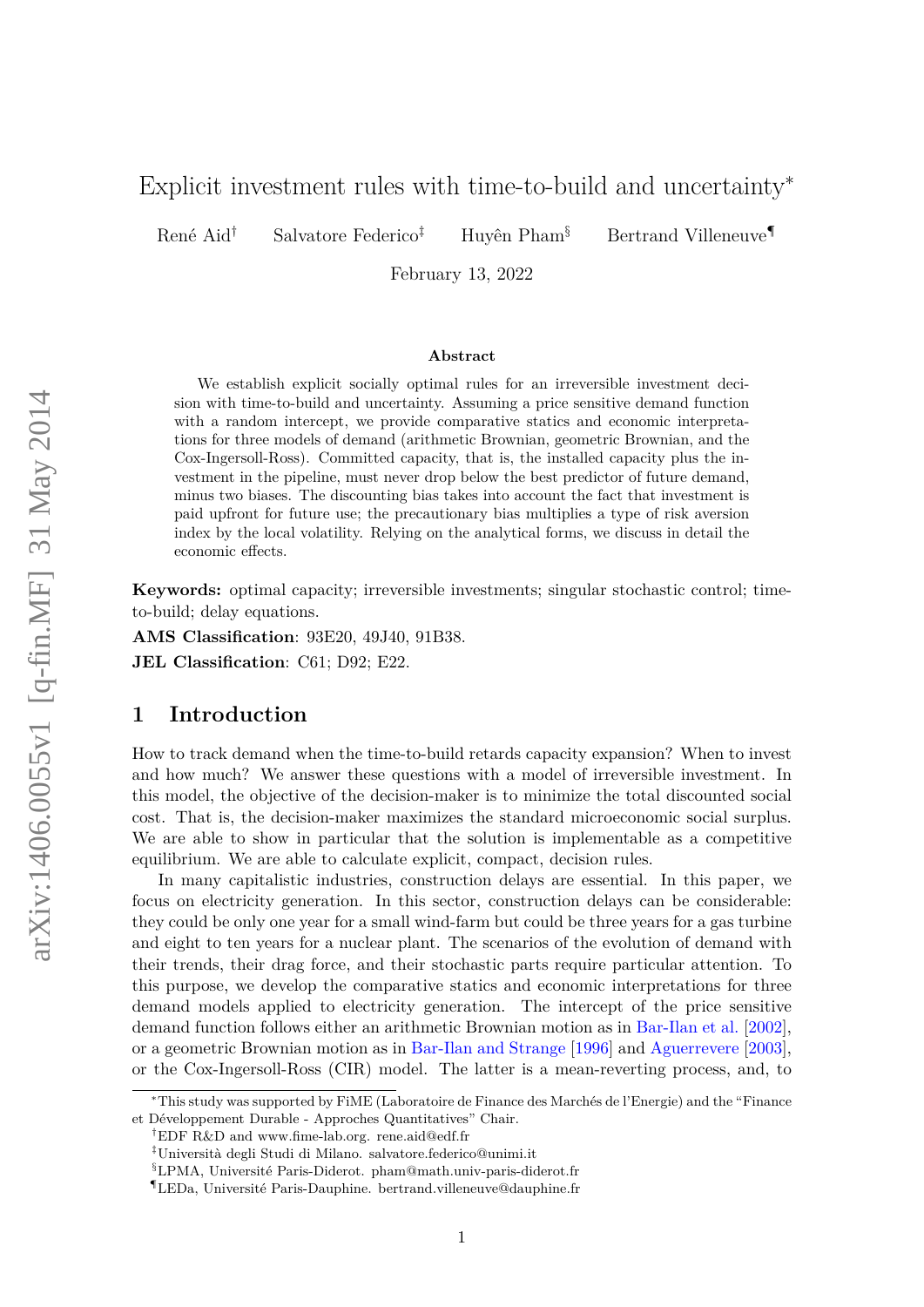our knowledge, no real options investment model exists in the literature with time-to-build and a process of this type. The basic existence and regularity results are provided in a companion paper [\(Federico and Pham](#page-18-3) [\[2014\]](#page-18-3)), but we simplify the specification for the sake of calculability.

An exact decision rule facilitates the clear understanding of the effects at play. The decision rule stipulates what the committed capacity should be, that is, the installed capacity plus capacity under construction. The action rule, given the current conditions, is that the committed capacity must not fall below the best predictor of demand after the delay, minus two biases. The first bias is a pure discounting bias unrelated to uncertainty: because the investment is paid for upfront but only produces after the delay, the required committed capacity is reduced. The second one is a precautionary bias where a risk aversion index is multiplied by local volatility .

Because of this decomposition, we find the following qualitative results. For investment with a long construction horizon, we find that uncertainty has very little importance compared to the trend of demand growth. Thus, an error on the long-term trend is much more harmful than an error on volatility. For investment with a short construction horizon, the opposite is true: decision-makers should pay greater attention to volatility. We also illustrate the practical importance of a possible saturation of the demand with the CIR model. The investors' behavior is very different depending on whether demand is above or below the long-run average, or target. When demand is above the target, the investor is almost insensitive to the current demand, except if the return speed is very slow. Below the target, the comparison between the time-to-build and the expected time-to-target is critical: if the time-to-build is longer, then the optimal committed capacity is practically the target itself minus the biases; if the time-to-build is shorter, then the investors observe the process and invest progressively.

The literature on the topic provides a number of insights. Table [1](#page-2-0) provides a tentative classification. The competitive pressure matters: competition kills the value of waiting and thus accelerates investment. [Grenadier](#page-18-4) [\[2000,](#page-18-4) [2002\]](#page-18-5) and [Pacheco de Almeida and Zemsky](#page-19-0) [\[2003\]](#page-19-0) follow this line of thought. We exclusively use a competitive market and show that this effect is completely internalized. The seminal work [McDonald and Siegel](#page-18-6) [\[1986\]](#page-18-6) on the option to wait in the case of irreversible decisions shows that uncertainty has a negative effect on investment. Strong support for this result is that with greater volatility, investment is triggered by a higher current product price, i.e. a smaller probability of a market downturn. Several extensions provide conditions under which this result does not hold or might be mitigated. Construction delays, that is, the time between the decision and the availability of the new capacity, have attracted the attention of economists. In particular, the models in [Bar-Ilan and Strange](#page-18-1) [\[1996\]](#page-18-1), [Bar-Ilan et al.](#page-18-0) [\[2002\]](#page-18-0), and [Aguerrevere](#page-18-2) [\[2003\]](#page-18-2) exhibit situations where an increase in uncertainty leads to an increase in investment.

The models that exhibit a positive effect on investment from an increase in uncertainty, do so only for a specific range of parameters. Besides, the quantitative effects are very small. [Bar-Ilan et al.](#page-18-0) [\[2002\]](#page-18-0) show in their simulations that when the uncertainty on demand is multiplied by five, then the investment threshold moves only by 1%. And as the authors themselves point out, the investment thresholds are nearly independent of the level of uncertainty. The large effects found in [Majd and Pindyck](#page-18-7) [\[1987\]](#page-18-7) are reconsidered in [Milne and Whalley](#page-18-8) [\[2000\]](#page-18-8).

In [Aguerrevere](#page-18-2) [\[2003\]](#page-18-2), a paper with which we share most of the modeling choices, the production is flexible, although the capacity accumulation is not. Investors keep the choice to produce only when it is profitable, and thus the rigidity of investment is attenuated by the option to produce or not. The capacity reserves are all the more profitable the longer the time-to-build. In consequence, uncertainty tends to increase the investment rate. This paper is significant because of the way it integrates meaningful economic questions, and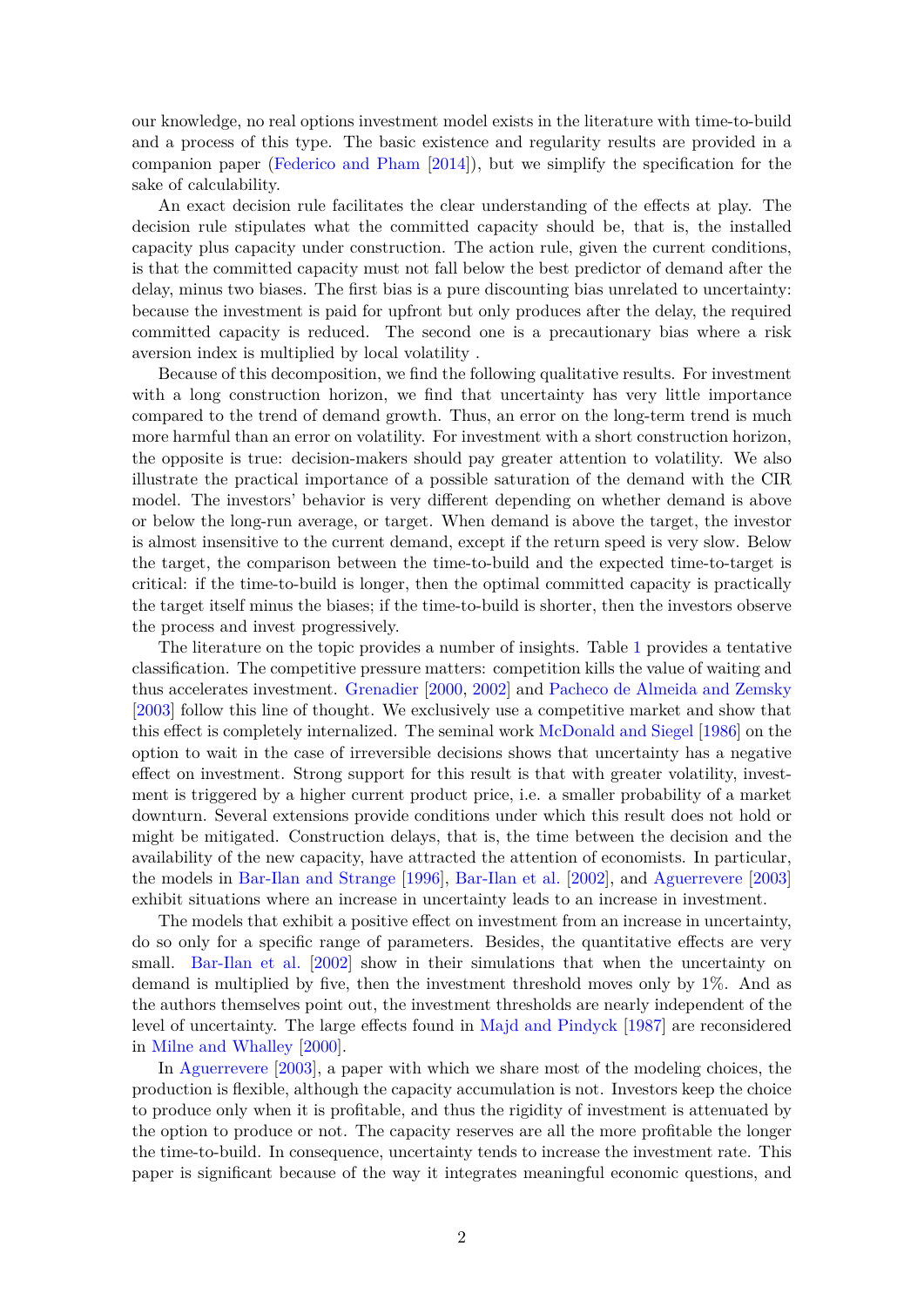| Paper                     | Objective    | Competition       | Investment          |
|---------------------------|--------------|-------------------|---------------------|
|                           |              |                   |                     |
| Majd and Pindyck 1987     | firm         | no                | irreversible        |
| Bar-Ilan and Strange 1996 | firm         | no                | reversible          |
| Grenadier 2000            | firm         | perfect           | irreversible        |
| Bar-Ilan et al. 2002      | planner      | no                | irreversible        |
| Grenadier 2002            | firm         | imperfect         | irreversible        |
| Aguerrevere 2003          | planner/firm | perfect/imperfect | irreversible with   |
|                           |              |                   | flexible production |

<span id="page-2-0"></span>Table 1: Papers on investment with uncertainty and time-to-build.

the numerical simulations are instructive.

As far as electricity production is concerned, the flexibility of the base production is limited either for technological reasons (nuclear plants) or because the fixed cost per idle period are important (coal- or gas-fired power plants). In which case, the cost difference between producing or not is narrow. Our approach fills a gap in the literature.

This paper is organized as follows. Section [2](#page-2-1) describes and justifies our modeling approach. Solutions and general properties are provided in Section [3.](#page-4-0) We give the expression of the decision rule and we show that the solution to the optimization program can be decentralized as a competitive equilibrium. The economic analysis of the joint effect of time-to-build and uncertainty is given in Section [4](#page-9-0) for the a geometric Brownian motion, and in Section [5](#page-12-0) for the CIR model. Section [6](#page-15-0) concludes.

For information on the popular arithmetic Brownian motion application, please see Appendix [A.](#page-15-1)

## <span id="page-2-1"></span>**2 The model**

We set up a model of an irreversible investment decision in which the objective is to track the current demand of electricity as closely as possible.

### **1.** The inverse demand function at date *t* is

<span id="page-2-4"></span><span id="page-2-3"></span>
$$
p_t(Q) = \eta + \theta(D_t - Q),\tag{1}
$$

with  $\eta \geq 0$  and  $\theta > 0$ , where p is the price and Q is the output.<sup>[1](#page-2-2)</sup> The (quasi) intercept  $(D_t)_{t>0}$  is a diffusion that satisfies the SDE

$$
\begin{cases} dD_t = \mu(D_t)dt + \sigma(D_t)dW_t, \\ D_0 = d, \end{cases}
$$
\n(2)

where  $(W_t)_{t>0}$  is a Brownian motion on some filtered probability space  $(\Omega, \mathcal{F}, (\mathcal{F}_t)_{t>0}, \mathbb{P})$ . Without loss of generality, we suppose that the filtration  $(\mathcal{F}_t)_{t>0}$  is the one generated by the Brownian motion  $W$  and enlarged by the  $\mathbb{P}\text{-null sets.}$ 

**2.** There is a time lag *h >* 0 between the date of the investment decision and the date when the investment is completed and becomes productive. Thus, the investment decision at time *t* brings additional capacity at time  $t + h$ .

<span id="page-2-2"></span> $1$ [Aguerrevere](#page-18-2) [\[2003\]](#page-18-2) takes a similar form and discusses its flexibility.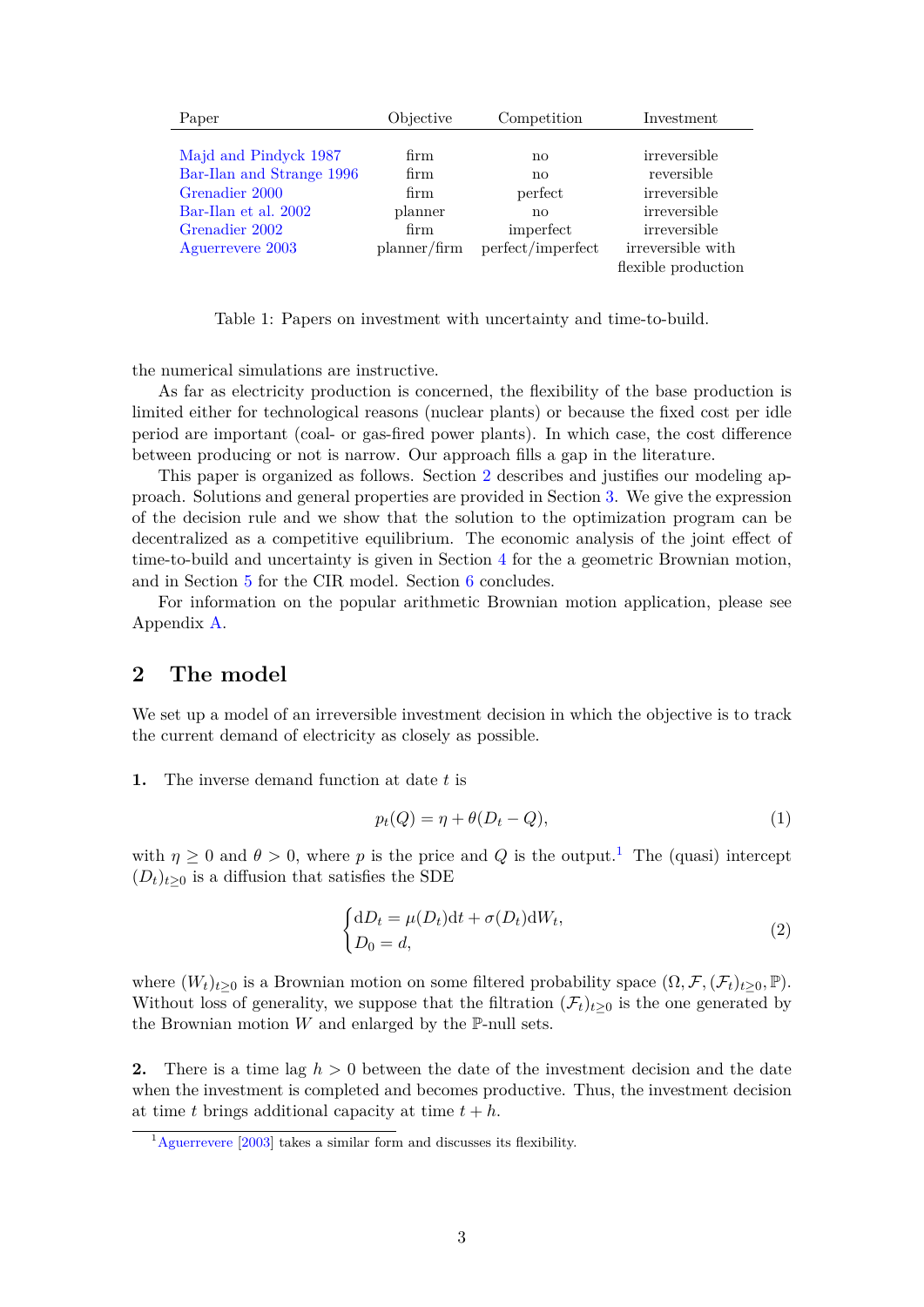**3.** At time *t* = 0, there is an initial stream of pending investments initiated in the interval [−*h,* 0) that are going to be completed in the interval [0*, h*). The function that represents the cumulative investment planned in the interval  $[-h, s]$ ,  $s \in (-h, 0)$ , is a nonnegative non-decreasing càdlàg function. Therefore, the set where this function lives is

$$
\mathcal{I}^0 = \{I^0 : [-h, 0) \to \mathbb{R}^+, \ s \mapsto I_s^0 \text{ c\`adl\`ag, non-decreasing}\}.
$$
 (3)

We set

$$
I_{0-}^{0} = \lim_{s \uparrow 0} I_s^{0}, \qquad I^{0} \in \mathcal{I}^{0}.
$$
 (4)

**4.** The decision variable is represented by a càdlàg non-decreasing  $(\mathcal{F}_t)_{t>0}$ -adapted process  $(I_t)_{t>0}$  that represents the cumulative investment from time 0 up to time  $t \geq 0$ . Therefore, formally  $dI_t$  is the investment at time  $t \geq 0$ . The set of admissible strategies, which we denote by  $\mathcal{I}$ , is the set

$$
\mathcal{I} = \{I : \mathbb{R}^+ \times \Omega \to \mathbb{R}^+, I \text{ c\`adl\`ag}, (\mathcal{F}_t)_{t \geq 0} \text{-adapted, nondecreasing}\}.
$$
 (5)

**5.** Due to the considerations above, given  $I^0 \in \mathcal{I}^0$ ,  $I \in \mathcal{I}$  and setting  $I_{-h^-} = 0$ , we assume that the production capacity  $(K_t)_{t>0}$  follows the controlled dynamics driven by the state equation

$$
\begin{cases} dK_t = dI_{t-h}, \\ K_{0^-} = k, \end{cases} I_s = I_s^0, \ s \in [-h, 0). \tag{6}
$$

The equation above is a controlled locally deterministic differential equation with delay in the control variable. By solution to this equation, we mean the the càdlàg process:

<span id="page-3-0"></span>
$$
K_t = k + \bar{I}_{t-h}, \quad \forall t \ge 0,
$$
\n<sup>(7)</sup>

where  $\bar{I}$  is the process

<span id="page-3-1"></span>
$$
\bar{I}_t = \begin{cases} I_t^0, & t \in [-h, 0), \\ I_{0^-}^0 + I_t, & t \ge 0. \end{cases}
$$
 (8)

Significantly, the randomness in  $(6)$  enters only through  $I$ , and there are no stochastic integrals.

**6.** The objective is to minimize over  $I \in \mathcal{I}$  the functional

$$
F(k, d, I^{0}; I) = \mathbb{E}\left[\int_{0}^{+\infty} e^{-\rho t} \left(\frac{1}{2}(K_{t} - D_{t})^{2} dt + q_{0} dI_{t}\right)\right],
$$
\n(9)

where  $q_0 > 0$  is the unit investment cost.

**Economic interpretation of the loss function.** The program is a maximization of the social surplus or conversely the minimization of the deadweight loss. Given [\(1\)](#page-2-3), the instantaneous net consumers' surplus is by standard definition:

$$
S_t = \int_0^{K_t} (\eta + \theta (D_t - q)) \, dq - p_t K_t.
$$
 (10)

This is the sum of the values given to each unit consumed minus the price paid for them. If the unit production cost is  $\eta$  and if there is some fixed cost F per year, the instantaneous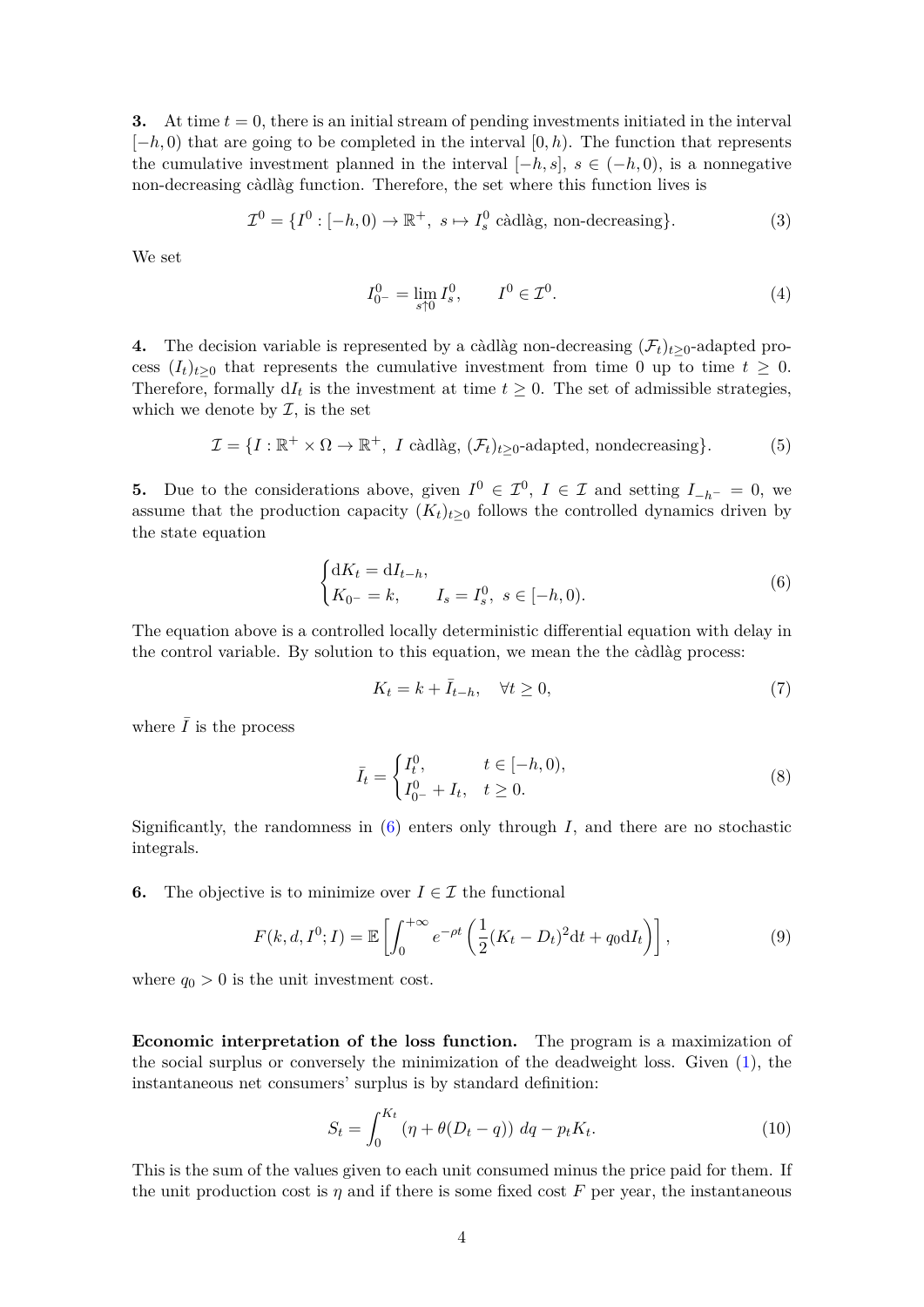producer's profit  $\pi_t$  is  $(p_t - \eta)K_t - F$ . The total instantaneous surplus  $TS_t = S_t + \pi_t$  is therefore:

$$
TS_t = \theta \int_0^{K_t} (D_t - q) dq - F \tag{11}
$$

$$
= \frac{-\frac{\theta}{2}(K_t - D_t)^2}{\frac{\theta}{2}} + \frac{\frac{\theta}{2}D_t^2 - F}{\frac{\theta}{2}}.
$$
 (12)

Depends on control Doesn't

Maximizing the discounted social surplus minus the investment costs amounts to program [\(9\)](#page-3-1), where the true investment cost  $q_0$  is divided by  $\theta$ .

Thus, the solution and [\(1\)](#page-2-3) generate an electricity price process. It reflects the marginal cost plus a term, which can be negative, that reflects tension in the market.

**Diffusion process.** The process  $D$  satisfies the following conditions:<sup>[2](#page-4-1)</sup> we assume that the coefficients  $\mu, \sigma : \mathbb{R} \to \mathbb{R}$  in [\(2\)](#page-2-4) are continuous with sublinear growth and regular enough to ensure the existence of a unique strong solution to [\(2\)](#page-2-4). Further, we assume that this solution takes values in an open set  $\mathcal O$  of  $\mathbb R$  and that it is non-degenerate over this set, that is,  $\sigma^2 > 0$  on  $\mathcal{O}$ . In the example we shall discuss in the next section, the set  $\mathcal{O}$ will be R or  $(0, +\infty)$ . We observe that, due to the assumption of sublinear growth of  $\mu$ ,  $\sigma$ , standard estimates in SDEs (see, e.g., [Krylov](#page-18-9) [\[1980,](#page-18-9) Ch. II]) show that there exist  $\kappa_0, \kappa_1$ depending on  $\mu$ ,  $\sigma$  such that

<span id="page-4-3"></span>
$$
\mathbb{E}\left[|D_t|^2\right] \le \kappa_0 (1+|d|^2) e^{\kappa_1 t}, \qquad t \ge 0. \tag{13}
$$

## <span id="page-4-0"></span>**3 Solution**

The problems with delay are by nature of infinite dimension. Referring to our case, the functional *F* defined in [\(9\)](#page-3-1) depends not only on the initial *k* but also on the past of the control  $I^0$ , which is a function. Nevertheless, the problem can be reformulated in terms of another one-dimensional state variable not affected by the delay. We rewrite the objective functional to introduce a new state variable, the so-called *committed capacity*.

The idea of the reformulation in control problems with delay is contained in [Bar-Ilan](#page-18-0) [et al.](#page-18-0) [\[2002\]](#page-18-0) (cf. also [Bruder and Pham](#page-18-10) [\[2009\]](#page-18-10)) in the context of optimal stochastic impulse problems. Here, we develop this idea for singular stochastic control. It is worth stressing that, unlike [Bar-Ilan et al.](#page-18-0) [\[2002\]](#page-18-0), we simplify the approach by working not on the value function of the optimization problem but directly on the basic functional.

#### **3.1 Reduction to a problem without delay**

For the case of the domain for the couple of variables  $(k, d)$  of our problem, the set is:<sup>[3](#page-4-2)</sup>

$$
S = \mathbb{R} \times \mathcal{O}.\tag{14}
$$

Define the committed capacity as:

$$
C_t := K_t + \bar{I}_t - \bar{I}_{t-h} = K_{t+h}.
$$
\n(15)

<span id="page-4-2"></span><span id="page-4-1"></span><sup>2</sup>A reference for the theory of one-dimensional diffusions is [Karatzas and Shreve](#page-18-11) [\[1991\]](#page-18-11).

<sup>&</sup>lt;sup>3</sup>The real problem is meaningful for  $k \geq 0$ ; nevertheless, it is convenient from the mathematical point of view to allow the case of  $k < 0$ . Because the problem is irreversible and starts from  $k \geq 0$ , the capital remains nonnegative.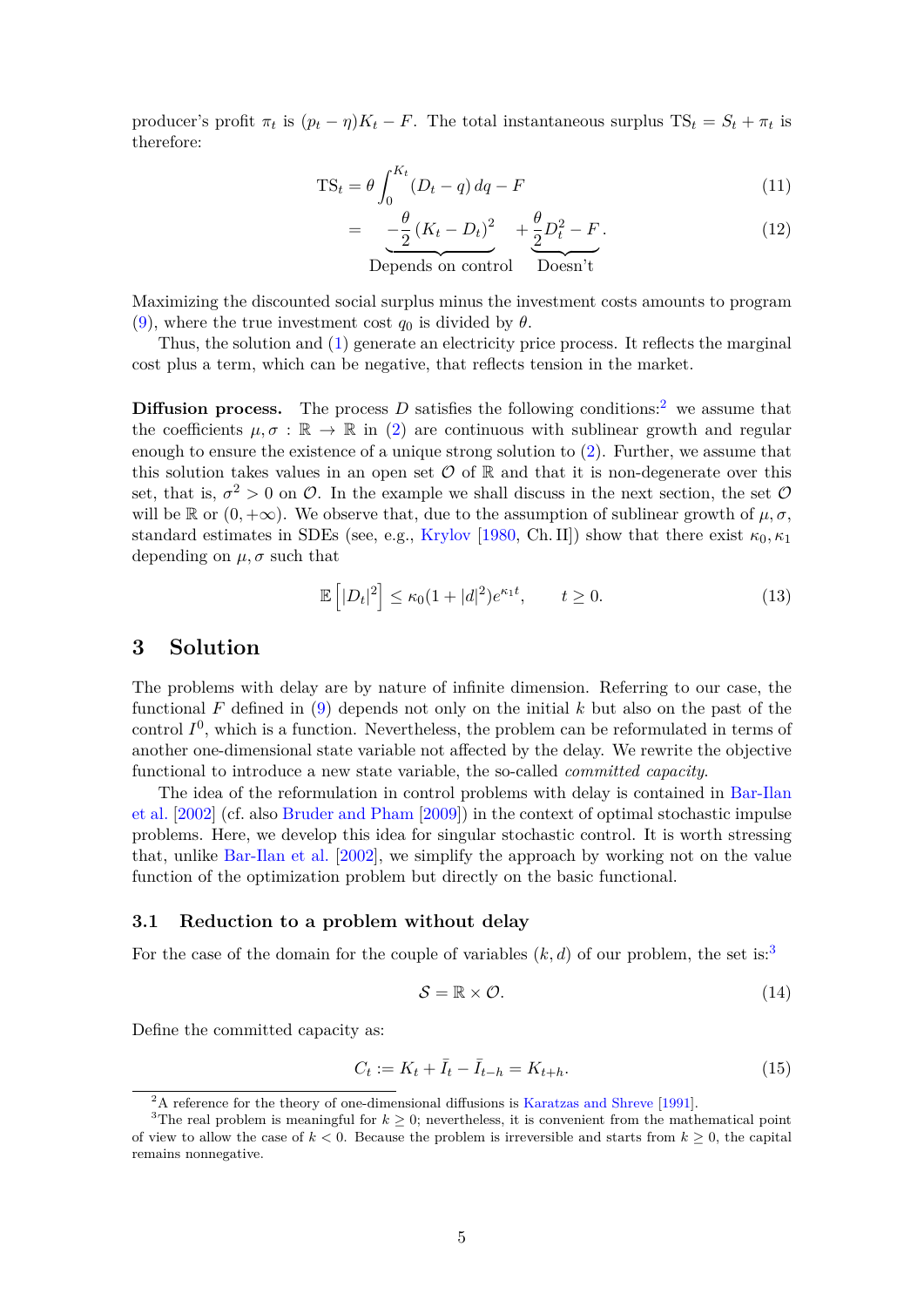In differential form, the dynamics of *C<sup>t</sup>* is

<span id="page-5-1"></span>
$$
\begin{cases} dC_t = dI_t, \\ C_{0^-} = c = k + I_{0^-}^0. \end{cases}
$$
 (16)

Therefore, it does not contain the delay in the control variable.

From now on, the dependence of *K* on  $k, I^0, I$ ; the dependence of *C* on *c*, *I*; and the dependence of *D* on *d* is denoted respectively as  $K^{k,I^0,I}$ ,  $C^{c,I}$ , and  $D^d$ .

The crucial facts that allow the removal of the delay are the following.

- 1. The committed capacity is  $(\mathcal{F}_t)_{t\geq 0}$ -adapted. This is due to the special structure of the controlled dynamics of *K* that makes  $K_{t+h}^{k, I^0, I}$  $t_{t+h}^{k,l^{\infty},l^{\infty}}$  known given the information  $\mathcal{F}_t$ .
- 2. Within the interval  $[0, h)$ , the control *I* does not affect the dynamics of  $K^{k, I^0, I}$ , which is (deterministic and) fully determined by  $I^0$ . In other words,  $K_t^{k, I^0, I^{(1)}}$  =  $K_t^{k,I^0,I^{(2)}}$  $f_t^{k, I^0, I^{(2)}}$  for every  $t \in [0, h)$  and every  $I^{(1)}, I^{(2)} \in \mathcal{I}$ . Therefore, we can write without ambiguity  $K_t^{k, I^0}$  $t^{k,l}$  for  $t \in [0,h)$  to refer to the "controlled" process *K* within the interval [0*, h*).

Given these observations, we have the following:

#### <span id="page-5-0"></span>**Proposition 1.**

$$
F(k, d, I^{0}; I) = \mathbb{E}\left[\int_{0}^{+\infty} e^{-\rho t} (g(C_t^{c, I}, D_t^d)dt + q_0 dI_t)\right] + J(k, d, I^{0}),\tag{17}
$$

*where*

$$
J(k, d, I^0) = \frac{1}{2} \mathbb{E} \left[ \int_0^h e^{-\rho t} \left( K_t^{k, I^0} - D_t^d \right)^2 dt \right],
$$
 (18)

*and*  $g : \mathcal{S} \to \mathbb{R}^+$  *is defined by* 

$$
g(c,d) := \frac{1}{2} e^{-\rho h} \mathbb{E} \left[ (c - D_h^d)^2 \right]
$$
  
= 
$$
\frac{1}{2} e^{-\rho h} (c^2 - 2\beta_0(d)c + \alpha_0(d)),
$$
 (19)

*where*

<span id="page-5-2"></span>
$$
\alpha_0(d) := \mathbb{E}\left[|D_h^d|^2\right], \qquad \beta_0(d) := \mathbb{E}\left[D_h^d\right]. \tag{20}
$$

*Proof.* Using the definition of *g*, the time-homogenous property of *D*, we have:

$$
\mathbb{E}\left[g(C_t^{c,I}, D_t^d)\right] = \frac{1}{2}e^{-\rho h}\mathbb{E}\left[\mathbb{E}\left[(c'-D_h^{d'})^2\right]\Big|_{c'=C_t^{c,I}, d'=D_t^d}\right]
$$

$$
= \frac{1}{2}e^{-\rho h}\mathbb{E}\left[\mathbb{E}\left[(C_t^{c,I} - D_{t+h}^d)^2 \,|\, \mathcal{F}_t\right]\right]
$$

$$
= \frac{1}{2}e^{-\rho h}\mathbb{E}\left[(C_t^{c,I} - D_{t+h}^d)^2\right]
$$

$$
= \frac{1}{2}e^{-\rho h}\mathbb{E}\left[(K_{t+h}^{k,I^0,I} - D_{t+h}^d)^2\right].
$$
(21)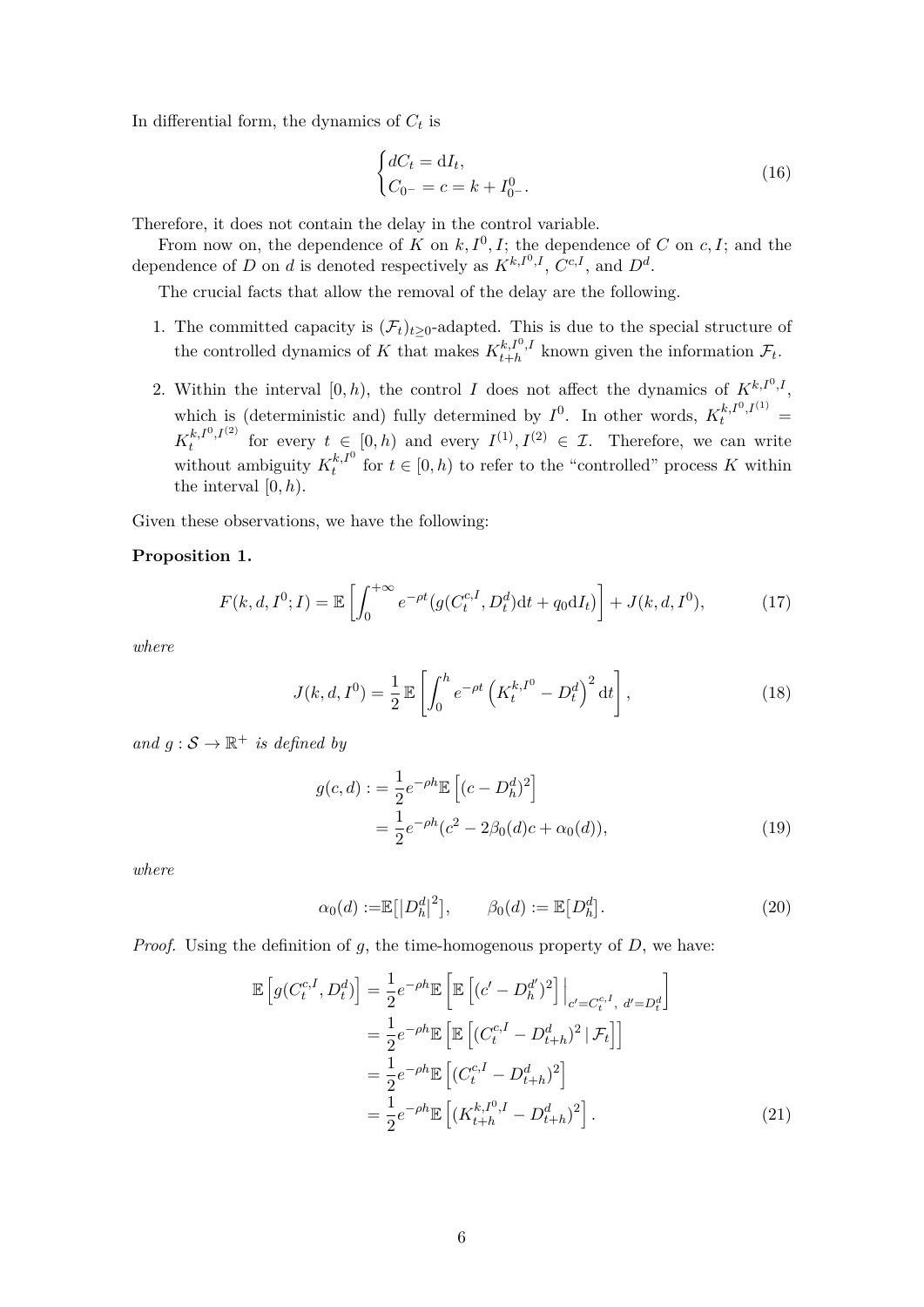Therefore, [\(9\)](#page-3-1) can be rewritten as

$$
F(k, d, I^{0}; I) = \mathbb{E}\left[\int_{[0,h)} e^{-\rho t} \left(\frac{1}{2} \left(K_t^{k,I^{0},I} - D_t^{d}\right)^{2} dt + q_0 dI_t\right)\right]
$$
  
+  $\mathbb{E}\left[\int_{[h,+\infty)} e^{-\rho t} \left(\frac{1}{2} \left(K_t^{k,I^{0},I} - D_t^{d}\right)^{2} dt + q_0 dI_t\right)\right]$   
=  $\mathbb{E}\left[\int_{[0,h)} e^{-\rho t} \left(\frac{1}{2} \left(K_t^{k,I^{0},I} - D_t^{d}\right)^{2} dt + q_0 dI_t\right)\right]$   
+  $\mathbb{E}\left[\int_0^{+\infty} e^{-\rho(t+h)} \left(\frac{1}{2} \left(K_{t+h}^{k,I^{0},I} - D_{t+h}^{d}\right)^{2} dt + q_0 dI_{t+h}\right)\right]$   
=  $\mathbb{E}\left[\int_0^{+\infty} e^{-\rho t} (g(C_t^{c,I}, D_t^{d}) dt + q_0 dI_t)\right] + J(k, d, I^{0}).$  (22)

Thus, the functional  $J(k, d, I^0)$  defined in Proposition [1](#page-5-0) does not depend on  $I \in \mathcal{I}$ . Therefore, by setting

$$
G(c, d; I) := \mathbb{E}\left[\int_0^{+\infty} e^{-\rho t} (g(C_t^{c, I}, D_t^d) + q_0 \mathrm{d}I_t)\right],
$$
\n(23)

the original optimization problem of minimizing  $F(k, d, I^0; \cdot)$  over  $\mathcal I$  is equivalent to the optimization problem *without delay*

$$
v(c,d) := \inf_{I \in \mathcal{I}} G(c,d;I) \text{ subject to (16) and (2).}
$$
 (24)

## **3.2 Solution characterization**

In the sequel, to give sense to the problem (i.e., to guarantee finiteness), we make the standing assumption that the discount factor  $\rho$  satisfies

<span id="page-6-2"></span><span id="page-6-1"></span>
$$
\rho > \max(\kappa_1, 0), \tag{25}
$$

where  $\kappa_1$  is the constant appearing in [\(13\)](#page-4-3). This assumption guarantees that there is some *κ* depending on *µ, σ* s.t.

$$
0 \le v(c,d) \le \kappa (1+|c|^2+|d|^2), \qquad \forall (c,d) \in \mathcal{S}.
$$
 (26)

In particular, it implies that the value function *v* is finite and locally bounded.

[Federico and Pham](#page-18-3) [\[2014\]](#page-18-3) prove the following facts.<sup>[4](#page-6-0)</sup>

- 1. *v* is convex with respect to the variable *c*
- 2. *v* is differentiable with respect to *c*, and  $v_c$  is continuous in S
- 3. The function  $d \mapsto v_c(c, d)$  does not increase for each  $c \in \mathbb{R}$
- 4.  $v_c \ge -q_0$

<span id="page-6-0"></span> $\sqrt[4]{\text{Federico and Pham [2014] deal with reversible problems. We can apply their results by taking an$  $\sqrt[4]{\text{Federico and Pham [2014] deal with reversible problems. We can apply their results by taking an$  $\sqrt[4]{\text{Federico and Pham [2014] deal with reversible problems. We can apply their results by taking an$  $\sqrt[4]{\text{Federico and Pham [2014] deal with reversible problems. We can apply their results by taking an$  $\sqrt[4]{\text{Federico and Pham [2014] deal with reversible problems. We can apply their results by taking an$ infinite cost of disinvestment. The irreversible case with a profit maximization criterion is studied with similar generality in [Ferrari](#page-18-12) [\[forth.\]](#page-18-12).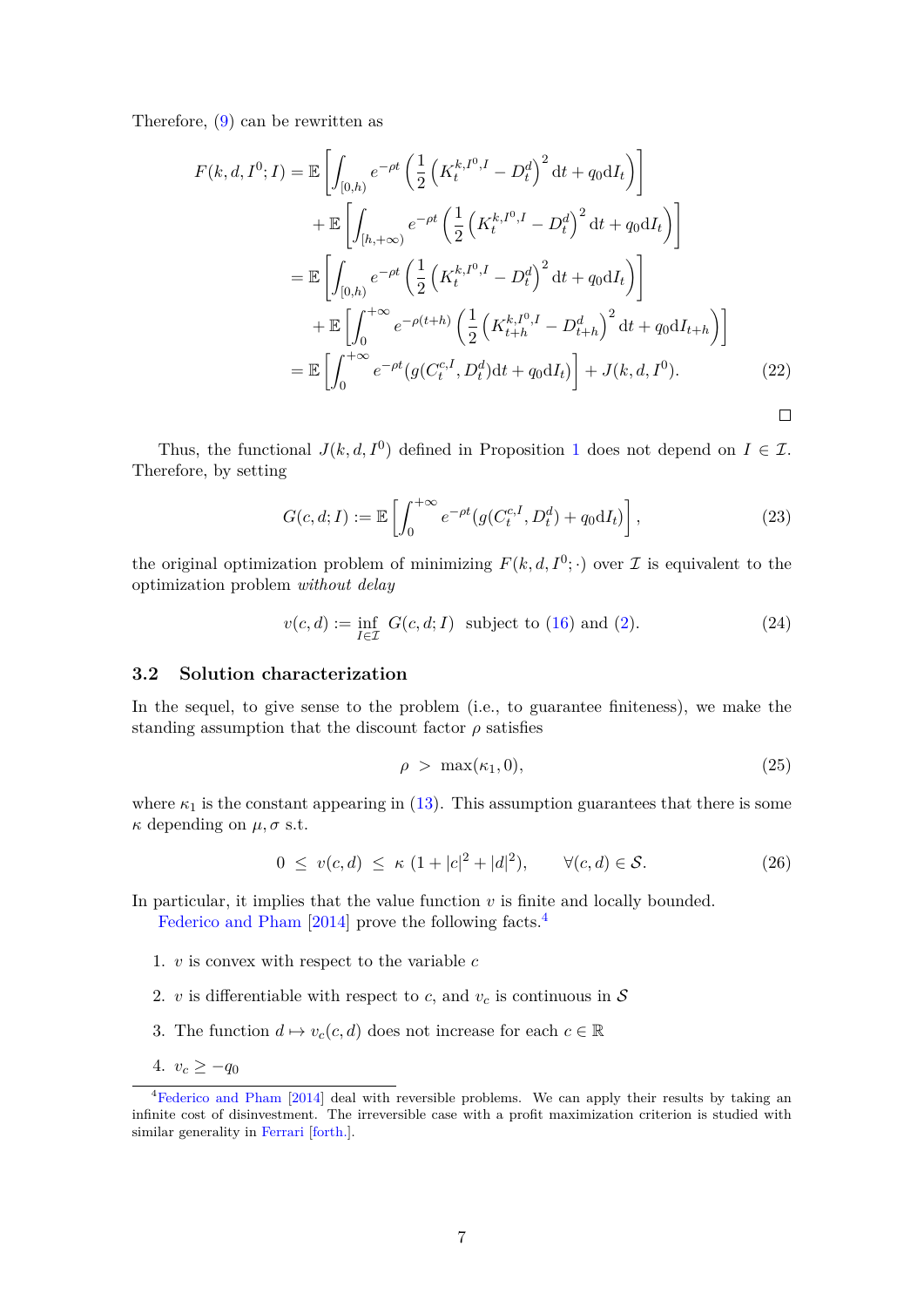In view of these facts, there is now the *continuation region*

$$
C := \{(c, d) \in S \mid v_c(c, d) > -q_0\},\tag{27}
$$

and the *action region*

$$
\mathcal{A} := \{ (c, d) \in \mathcal{S} \mid v_c(c, d) = -q_0 \}. \tag{28}
$$

Therefore, C and A are disjoint and  $S = C \cup A$ . Due to the continuity of  $v_c$ , the continuation region is an open set of  $S$ , while the action region is a closed set of  $S$ . Moreover, due to the monotonicity of  $v_c(c, \cdot)$  and to the convexity of  $v(\cdot, d)$ , C and A can be rewritten as

$$
\mathcal{C} = \{(c, d) \in \mathcal{S} \mid c > \hat{c}(d)\}, \quad \mathcal{A} = \{(c, d) \in \mathcal{S} \mid c \leq \hat{c}(d)\},\tag{29}
$$

where  $\hat{c}$  :  $\mathcal{O} \to \mathbb{R}$  is a non-decreasing function. The latter function is the *optimal boundary* for the problem in the sense that it characterizes the optimal control. Thus, in this singular stochastic optimal control, the optimal control consists of keeping the state processes within the closure of the continuation region  $C$  by reflecting the controlled process on the optimal boundary along the direction of the control. See Figure [1.](#page-7-0)



<span id="page-7-0"></span>Figure 1: Continuation region  $(C)$  and action region  $(A)$  in the demand-committed capacity space.

We have an explicit characterization of  $\hat{c}$ , that is, of the optimal control that is provided by the following result.

<span id="page-7-4"></span>**Theorem 1.** *The optimal boundary is explicitly written as*

$$
\hat{c}(d) = \beta_0(d) - q_0 \rho e^{\rho h} + \frac{1}{2} \sigma^2(d) \frac{\beta''(d)\psi'(d) - \beta'(d)\psi''(d)}{\psi'(d)},
$$
\n(30)

*where*  $\beta_0(d)$  *is defined in* [\(20\)](#page-5-2) *as*  $\mathbb{E}[D_h^d]$ ,

<span id="page-7-1"></span>
$$
\beta(d) := \int_0^{+\infty} e^{-\rho t} \mathbb{E}[\beta_0(D_t^d)] dt,
$$
\n(31)

and  $\psi$  *is the strictly increasing fundamental solution to the linear ODE* 

$$
[\mathcal{L}\phi](d) := \rho\phi(d) - \mu(d)\phi'(d) - \frac{1}{2}\sigma^2(d)\phi''(d) = 0, \qquad d \in \mathcal{O}.
$$
 (32)

*The unique optimal control for the problem* [\(24\)](#page-6-1) *is the process*

<span id="page-7-3"></span><span id="page-7-2"></span>
$$
I_t^* = \left[\hat{c}\left(\sup_{0\le s\le t} D_s^d\right) - c\right]^+.
$$
\n(33)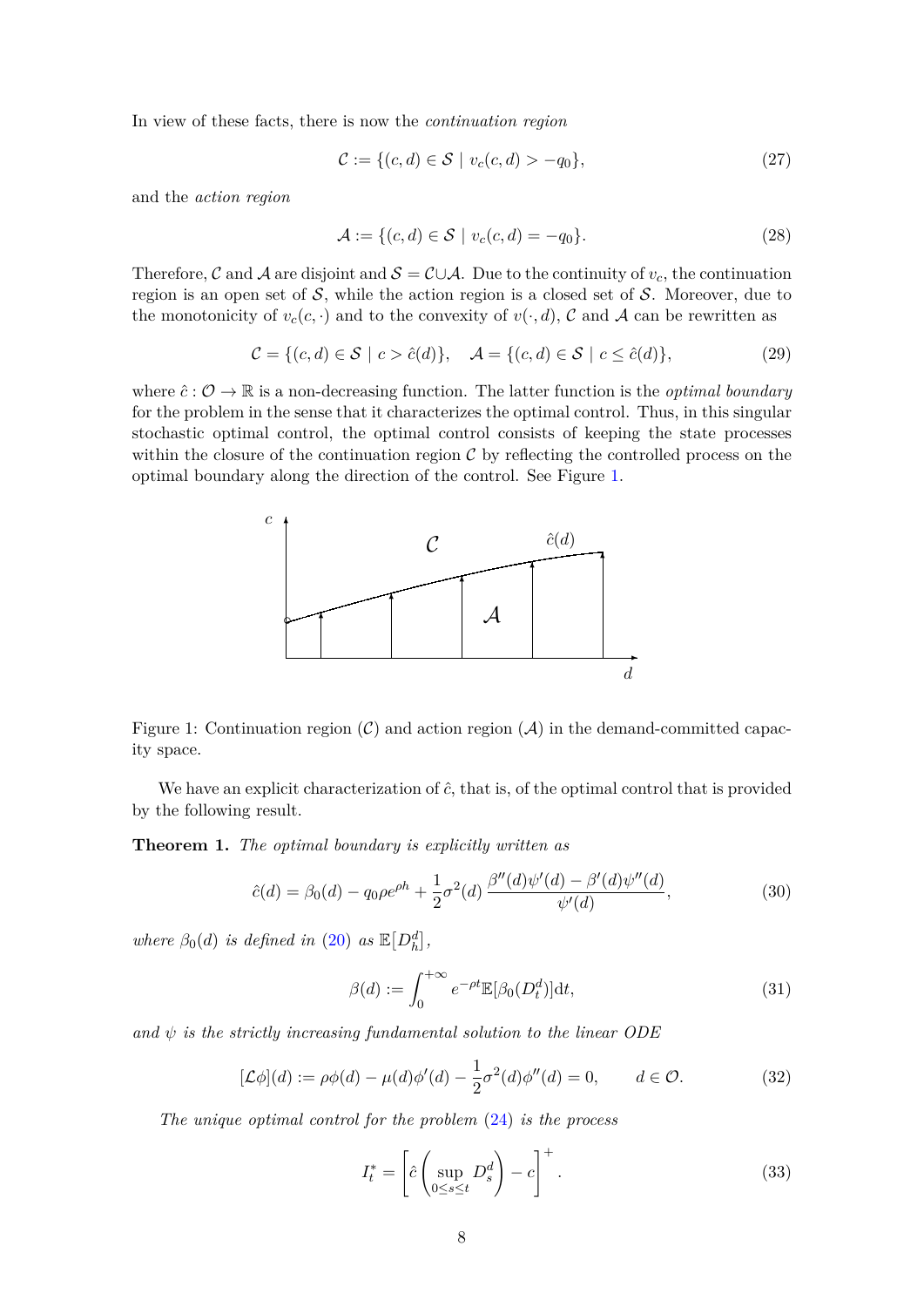*Proof.* Theorem 4.2 and Corollary 5.2 of [Federico and Pham](#page-18-3) [\[2014\]](#page-18-3) state the above claim<sup>[5](#page-8-0)</sup> with

$$
\hat{c}(d) = \rho \left[ \beta(d) - \frac{\psi(d)}{\psi'(d)} \beta'(d) - q_0 e^{\rho h} \right],\tag{34}
$$

Therefore, if  $(34)$  can be rewritten in the form  $(30)$ , then it is more suitable for interpretation.

To this purpose, because  $\psi$  solves the ODE [\(32\)](#page-7-2), we have

$$
\hat{c}(d) = \rho \beta(d) - \mu(d)\beta'(d) - \frac{1}{2}\sigma^2(d)\frac{\psi''(d)}{\psi'(d)}\beta'(d) - q_0 \rho e^{\rho h}.
$$
\n(35)

On the other hand, it is well-known from the connection between the linear ODE and the one-dimensional diffusions that the function  $\beta$  solves the nonhomogeneous ODE [\(32\)](#page-7-2) with the forcing term  $\beta_0$ :

$$
\mathcal{L}\beta = \beta_0. \tag{36}
$$

<span id="page-8-3"></span><span id="page-8-2"></span><span id="page-8-1"></span> $\Box$ 

Hence, combining  $(35)$  and  $(36)$ , the expression  $(30)$  follows.

The socially optimal investment as calculated above is also, given the price process, a profit-maximizing investment for price-taking investors. Therefore, the optimum can be decentralized as a competitive equilibrium:

<span id="page-8-4"></span>**Proposition 2.** Let  $p^{c,d,*}$  be the price process at the optimum. We have

$$
\mathbb{E}\left[\int_0^{+\infty} e^{-\rho t} \left(p_t^{c,d,*} - \eta\right) dt\right] \le q_0,\tag{37}
$$

*with the equality holding if and only if*  $(c, d) \in \mathcal{A}$ *.* 

More precisely, investment is null if the expected present revenue from the additional unit is strictly lower than its cost, whereas all profitable opportunities are exhausted for the case of equality. The proof is in Appendix [B.](#page-17-0)

#### **3.3 Interpretation of the boundary**

The boundary  $\hat{c}(d)$  defined by [\(30\)](#page-7-1) and the optimal control defined by [\(33\)](#page-7-3) are easily amenable to interpretations. The boundary is composed of three terms:

$$
\hat{c}(d) = \beta_0(d) - b_\rho - b_\sigma(d). \tag{38}
$$

- 1.  $\beta_0(d)$  is what *d* is expected to be *h* years later: one commits to what demand is expected to be when the investment becomes operative.
- 2. The discounting bias  $b_\rho = q_0 \rho e^{\rho h}$  expresses the fact that the investment is paid right away, whereas the cost of the insufficient capacity is discounted.

This effect can be retrieved with a heuristic non-stochastic version of the model. Denote by  $\Delta$ , the permanent downward shift in capacity, compared to the best estimate  $\beta_0(d)$ . The investor permanently suffers the loss  $\frac{1}{2}\Delta^2$  per year in which the total actuarial cost is  $\frac{1}{2}$  $\Delta^2$  $\frac{\Delta^2}{\rho}$ . The total money saved by shifting capacity is *q*<sub>0</sub>∆. The investor minimizes

$$
\frac{1}{2}e^{-\rho h}\frac{\Delta^2}{\rho} - q_0\Delta\tag{39}
$$

with respect to  $\Delta$ . The minimizing  $\Delta$  is  $q_0 \rho e^{\rho h}$ .

<span id="page-8-0"></span><sup>&</sup>lt;sup>5</sup>Note however that here we have the term  $e^{\rho h}$  multiplying  $q_0$ . This is due to the fact that our function *g* is equal to the function *g* in Section 5 of [Federico and Pham](#page-18-3) [\[2014\]](#page-18-3) up to the constant  $e^{-\rho h}$ .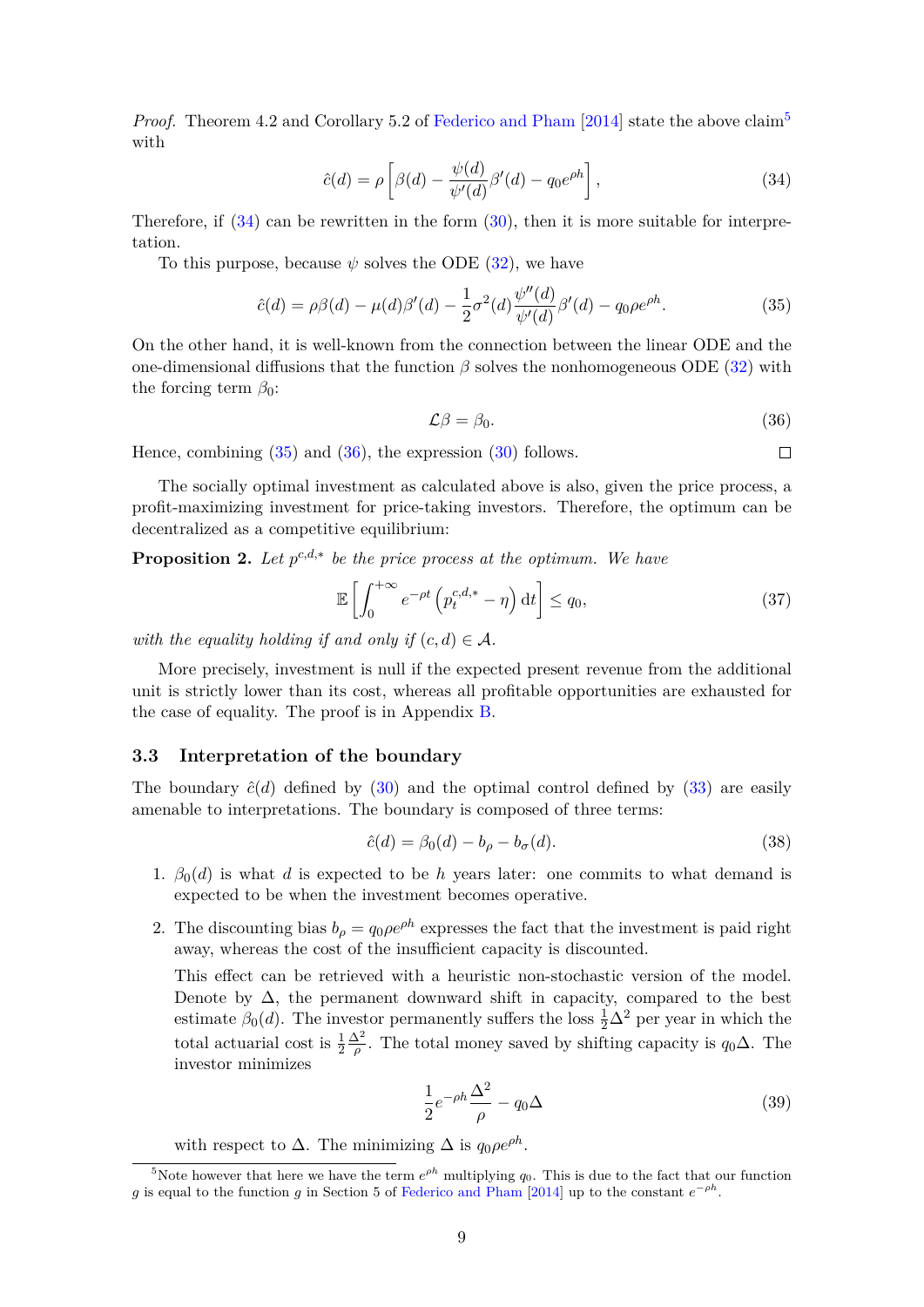3. The precautionary bias

$$
b_{\sigma}(d) := \frac{1}{2}\sigma^2(d) \left[ \beta'(d) \frac{\psi''(d)}{\psi'(d)} - \beta''(d) \right]. \tag{40}
$$

gives the security margin due to the stochastic nature of the demand process. It is null if, for example,  $\sigma(d) = 0$ .

The calculations go one step further if we assume the affine drift  $\mu(d) = ad + b$ . Then we have

$$
\beta_0(d) = de^{ah} - bh \frac{1 - e^{ah}}{ah}.
$$
\n(41)

The ratio must be taken as  $-1$  when  $a = 0$ . Therefore,  $\beta'' = 0$  in this case, and

$$
b_{\sigma}(d) = \frac{1}{2}\sigma^2(d)\frac{e^{ah}}{\rho - a}\frac{\psi''(d)}{\psi'(d)}.
$$
 (42)

For the latter term  $b_{\sigma}(d)$ :

- The delay has an impact only if  $a \neq 0$ . The sign of *a* determines the impact of the delay: the uncertainty about the future grows (diminishes) when *h* increases if  $a > 0$  $(a < 0)$ , which justifies a bigger (smaller) bias.
- The factor  $\sigma^2(d)$  is local, it takes into account the local risk only.
- The factor  $\frac{\psi''(d)}{\psi'(d)} > 0$  takes into account the global risk.<sup>[6](#page-9-1)</sup> This term is a kind of absolute risk aversion related to the dynamics of *D*, not the delay.

## <span id="page-9-0"></span>**4 Geometric Brownian Motion**

#### **4.1 The boundary**

In the case where the demand follows a geometric Brownian motion (GBM):

$$
dD_t = \mu D_t dt + \sigma D_t dW_t, \quad \mu \in \mathbb{R}, \ \sigma > 0,
$$
\n(43)

with initial datum  $d > 0$ , the minimal constant  $\kappa_1$  for which [\(13\)](#page-4-3) is verified is  $2\mu + \sigma^2$ . Therefore, according to [\(25\)](#page-6-2), we assume that

<span id="page-9-2"></span>
$$
\rho > 2\mu + \sigma^2. \tag{44}
$$

In this case  $\mathcal{O} = (0, +\infty)$  and

$$
\beta_0(d) = e^{\mu h}d \quad \text{and} \quad \beta(d) = \frac{e^{\mu h}}{\rho - \mu}d. \tag{45}
$$

Moreover,

$$
[\mathcal{L}\phi](d) = \rho\phi(d) - \mu d\phi'(d) - \frac{1}{2}\sigma^2 d^2\phi''(d), \quad \phi \in C^2(\mathcal{O}; \mathbb{R}), \tag{46}
$$

and the fundamental increasing solution to  $\mathcal{L}\phi = 0$  is

$$
\psi(d) = d^m,\tag{47}
$$

<span id="page-9-1"></span> $6Rogers$  and Williams [\[2000,](#page-19-1) Prop. (50.3), Ch. V (p.292)] show that  $\psi$  strictly increases and is convex.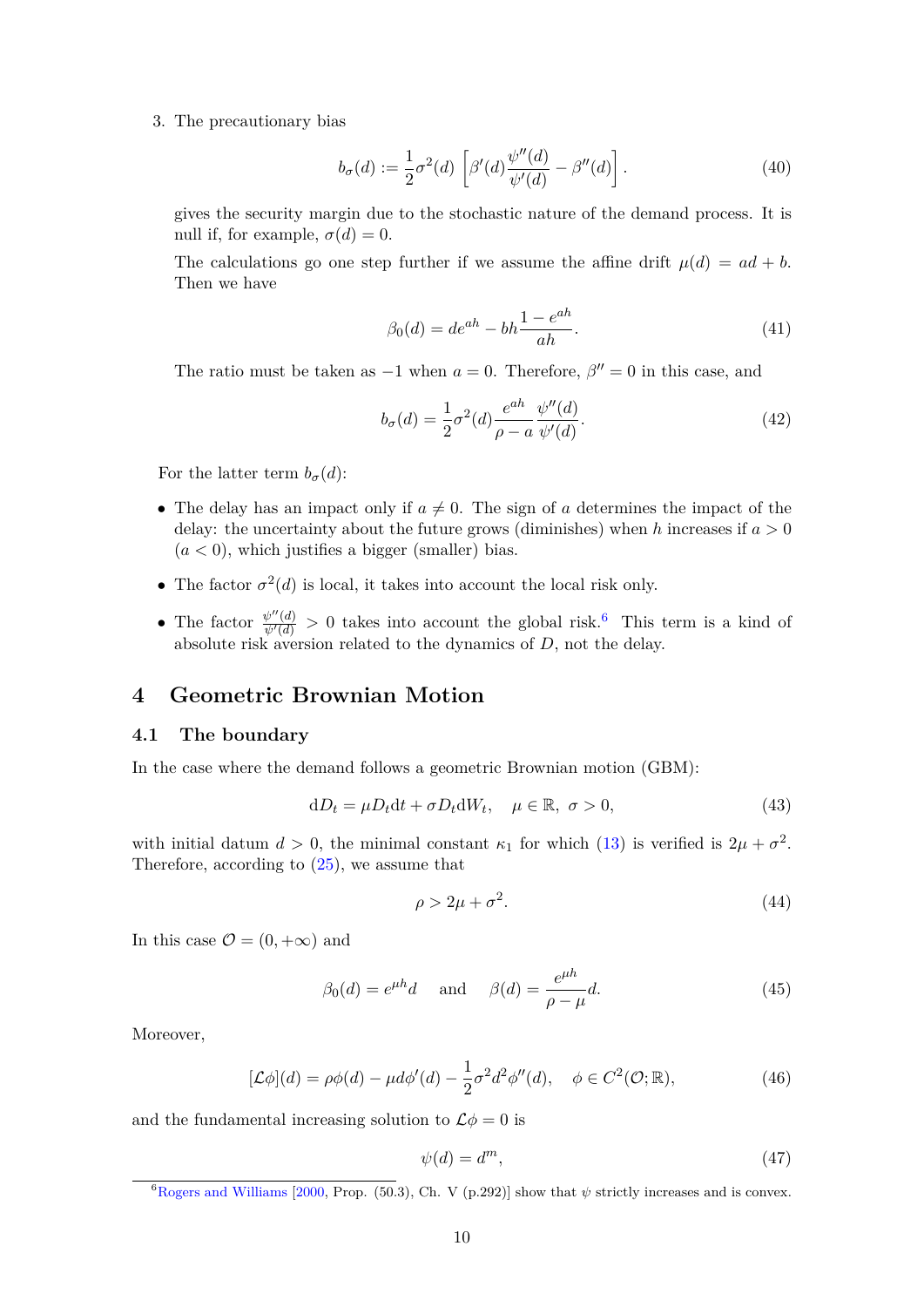where *m* is the positive root of the equation

$$
\rho - \mu m - \frac{1}{2}\sigma^2 m(m - 1) = 0.
$$
\n(48)

Due to Theorem [1,](#page-7-4) we have

$$
\hat{c}(d) = de^{\mu h} - q_0 \rho e^{\rho h} - \frac{1}{2} \sigma^2 \frac{e^{\mu h}}{\rho - \mu} (m - 1)d,
$$
\n(49)

with

$$
m = \frac{1}{\sigma^2} \left( \sqrt{\left(\mu - \frac{1}{2}\sigma^2\right)^2 + 2\rho\sigma^2} - \left(\mu - \frac{1}{2}\sigma^2\right) \right). \tag{50}
$$

Further,  $(44)$  implies  $m > 2$ .

### **4.2 Comparative statics**

Note that

$$
\hat{c}(d) = Ad - q_0 \rho e^{\rho h}, \text{ with } A = \frac{1}{2} \frac{e^{\mu h}}{\rho - \mu} \left( 2\rho - \mu + \frac{1}{2}\sigma^2 - \sqrt{\left(\mu - \frac{1}{2}\sigma^2\right)^2 + 2\rho \sigma^2} \right). \tag{51}
$$

The next result analyzes the sensitivity of the boundary, and thus of the action region with respect to the parameters of the model.

**Proposition 3.** *The boundary in the GBM case has the following properties:*

1. 
$$
\frac{\partial \hat{c}(d)}{\partial q_0} < 0
$$
\n2. 
$$
A > 0
$$

3. 
$$
\frac{h}{A} \frac{\partial A}{\partial h} = \mu h
$$
, and it has the sign of  $\mu$ 

4. 
$$
\frac{\sigma}{A} \frac{\partial A}{\partial \sigma} = -\frac{\sigma^2}{\sqrt{\left(\mu - \frac{1}{2}\sigma^2\right)^2 + 2\rho\sigma^2}} < 0
$$
  
\n5. 
$$
\frac{\mu}{A} \frac{\partial A}{\partial \mu} = \mu h + \frac{1}{2} \frac{\mu}{\rho - \mu} \left(1 - \frac{\mu + \frac{1}{2}\sigma^2}{\sqrt{\left(\mu - \frac{1}{2}\sigma^2\right)^2 + 2\rho\sigma^2}}\right), \text{ and it has the sign of } \mu
$$
  
\n6. 
$$
\frac{\rho}{A} \frac{\partial A}{\partial \rho} = \frac{1}{2} \frac{\rho \sigma^2 + \mu^2 - \frac{1}{2}\mu \sigma^2 - \mu \sqrt{\left(\mu - \frac{1}{2}\sigma^2\right)^2 + 2\rho\sigma^2}}{(\rho - \mu) \sqrt{\left(\mu - \frac{1}{2}\sigma^2\right)^2 + 2\rho\sigma^2}} > 0
$$

*Proof.* Properties 1, 3, and 4 are immediate.

The other properties involve the same square root for the denominator. The signs are determined in all of the cases by showing that the numerators can be rearranged and simplified to show that their signs depend only on the sign of  $\rho(\rho - \mu)$ , which is positive given [\(44\)](#page-9-2). These determinations ensure that the terms have the same sign for all of the relevant parameters.  $\Box$ 

Property 2 says that the investment is responsive to the current demand. Property 3 shows the importance of  $\mu$ : when, e.g.,  $\mu > 0$ , a longer delay means above all a higher future demand, hence a higher investment. Property 4 confirms that more uncertainty makes the investor more cautious. A similar logic explains property 5.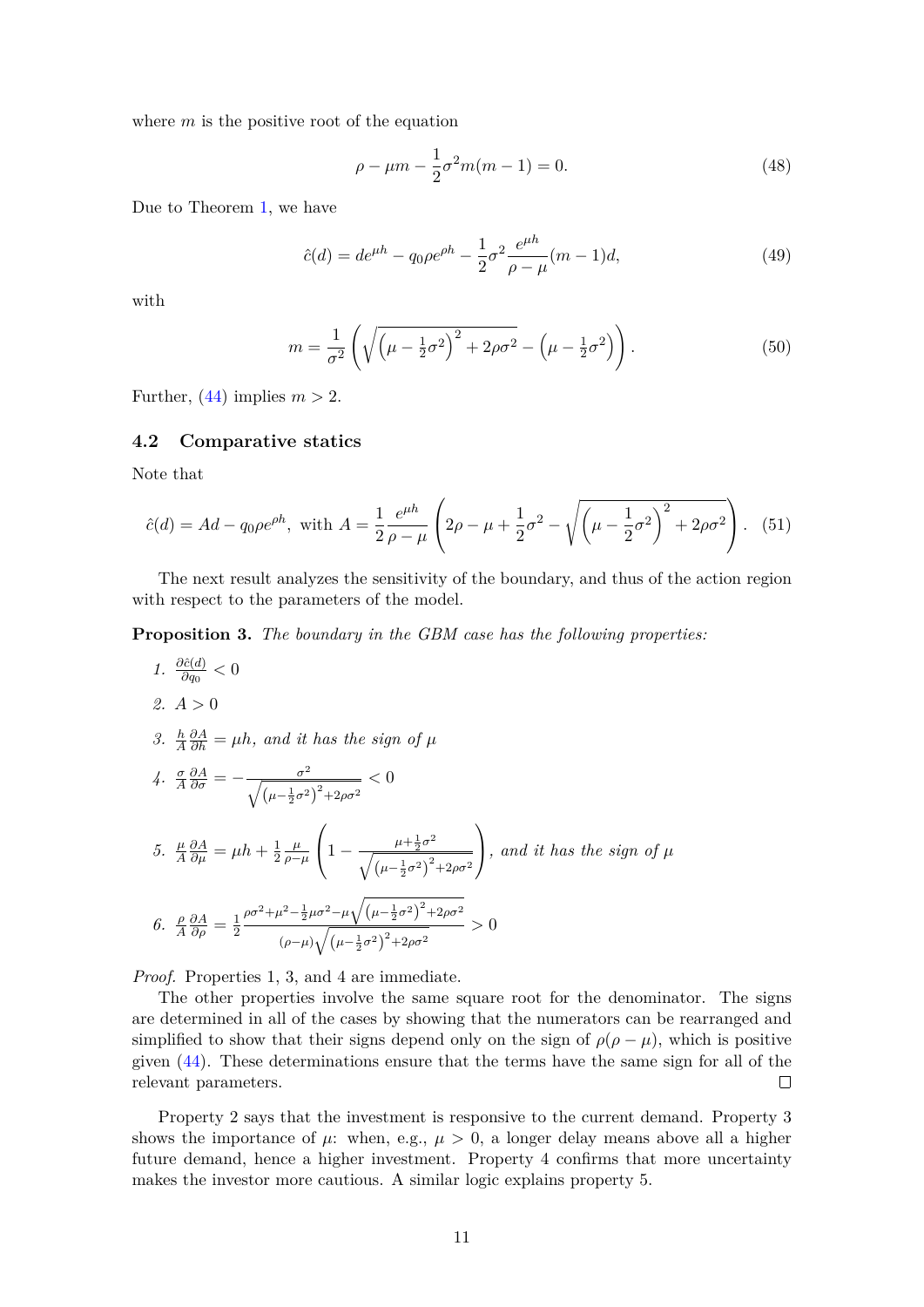If the focus is on the precautionary bias only, then

$$
b_{\sigma}(d) = \frac{1}{2} \frac{e^{\mu h}}{\rho - \mu} \left( \sqrt{\left(\mu - \frac{1}{2}\sigma^2\right)^2 + 2\rho\sigma^2} - \left(\mu + \frac{1}{2}\sigma^2\right) \right) d > 0. \tag{52}
$$

But,

$$
\frac{\mu}{b_{\sigma}(d)} \frac{\partial b_{\sigma}(d)}{\partial \mu} = \mu \left( h - \frac{1}{2} \frac{1}{\rho - \mu} \frac{2\rho - \mu + \frac{1}{2}\sigma^2 - \sqrt{(\mu - \frac{1}{2}\sigma^2)^2 + 2\rho\sigma^2}}{\sqrt{(\mu - \frac{1}{2}\sigma^2)^2 + 2\rho\sigma^2}} \right). \tag{53}
$$

In the second factor, the first term is positive and the second one is negative. We take  $\mu > 0$  for the discussion. The overall sign of the elasticity depends, for example, on *h*: if *h* is small, then the elasticity is negative (the precautionary bias decreases as  $\mu$  increases); if *h* is big, then the elasticity is positive (the precautionary bias increases).

Property 6 shows that the discount rate has two clear antagonistic effects: the discounting bias increases in absolute value with respect to  $\rho$  because the benefits of investment are discounted, and the precautionary bias decreases in absolute value because the future costs are discounted. Thus,

$$
\frac{\rho}{b_{\sigma}(d)}\frac{\partial b_{\sigma}(d)}{\partial \rho} = \frac{1}{2}\frac{\rho}{\rho - \mu}\frac{\mu + \frac{1}{2}\sigma^2 - \sqrt{(\mu - \frac{1}{2}\sigma^2)^2 + 2\rho\sigma^2}}{\sqrt{(\mu - \frac{1}{2}\sigma^2)^2 + 2\rho\sigma^2}} < 0. \tag{54}
$$

### **4.3 Simulations**

If  $\rho = 0.08$ ,  $\mu = 0.03$ , and  $\sigma = 0.1$ , then the elasticity of *A* w.r.t. to *h* is 3% at  $h = 1$  and 24% at *h* = 8. The elasticity of *A* w.r.t.  $\sigma$  is −21% whatever the *h*. The elasticity of  $b_{\sigma}(d)$ w.r.t. to *h* is 3% for  $h = 1$  and 24% for  $h = 8$ . The elasticity of  $b_{\sigma}(d)$  w.r.t.  $\sigma$  is 153% whatever the *h*.

Figure [2](#page-11-0) shows a trajectory of demand for  $h = 8$  and  $\sigma = 0.06$  with a starting point of  $d = 10<sup>3</sup>$ . The committed capacity stops growing during the episode where demand is (fortuitously) stabilized. Given the long delay, the committed capacity is almost always ahead of the demand.



<span id="page-11-0"></span>Figure 2: Demand, committed, and installed capacity behavior in the geometric case for  $h = 8$  years and when  $\sigma = 0.06$ .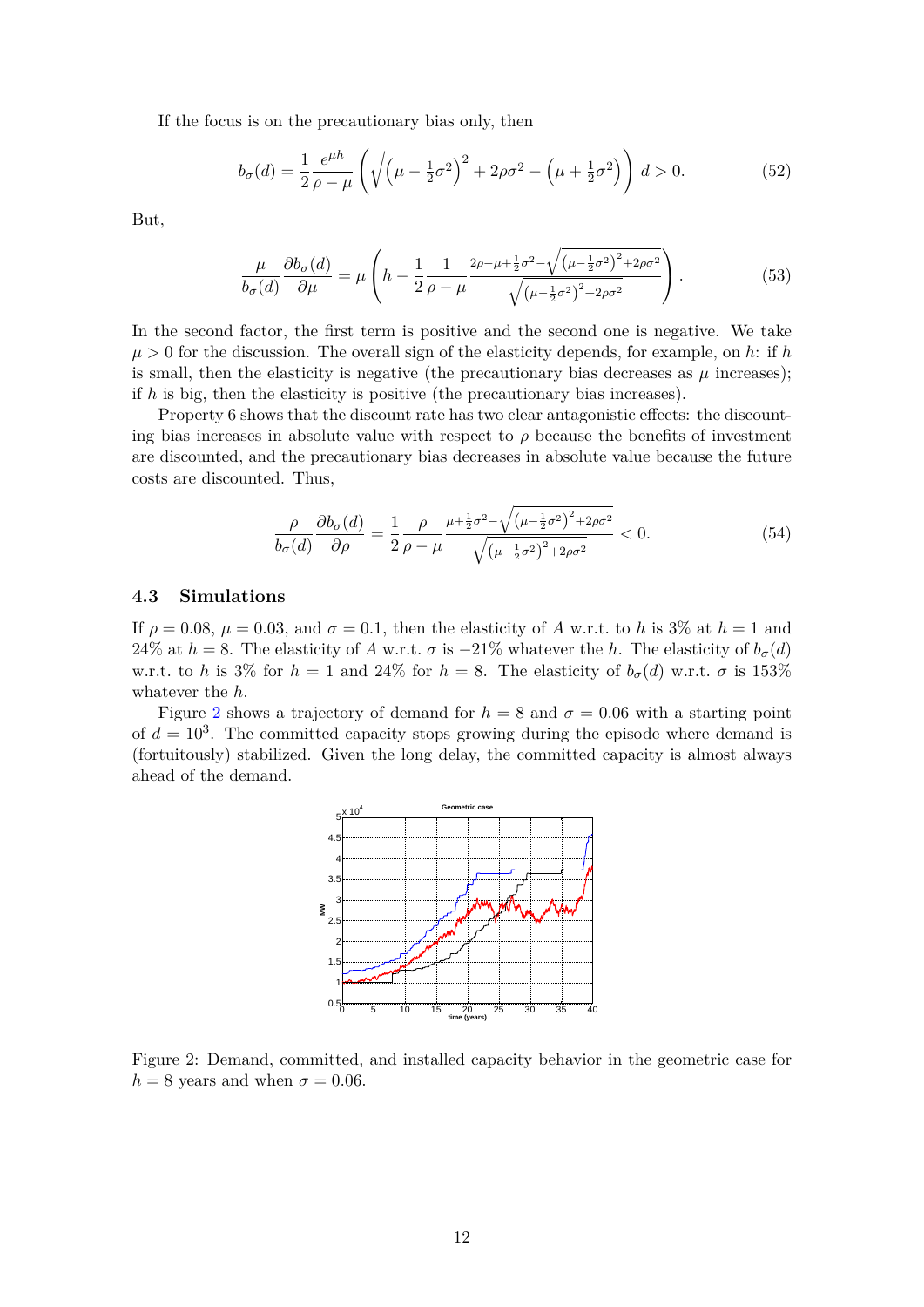## <span id="page-12-0"></span>**5 CIR model**

### **5.1 The boundary**

For the case where the demand follows a Cox-Ingersoll-Ross model:

$$
dD_t = \gamma(\delta - D_t)dt + \sigma\sqrt{D_t}dW_t, \qquad \gamma, \delta, \sigma > 0,
$$
\n(55)

then, under the assumption  $2\gamma\delta \geq \sigma^2$ , we have  $\mathcal{O} = (0, +\infty)$ . We suppose that this assumption is true. Also in this case [\(13\)](#page-4-3) is verified with  $\kappa_1 = \varepsilon$  for any  $\varepsilon > 0$ . Therefore, according to [\(25\)](#page-6-2), we assume that  $\rho > 0$ .

This case has

$$
\beta_0(d) = e^{-\gamma h}d + (1 - e^{-\gamma h})\delta \quad \text{and} \quad \beta(d) = e^{-\gamma h}\frac{d-\delta}{\rho+\gamma} + \frac{\delta}{\rho}.\tag{56}
$$

Moreover,

$$
[\mathcal{L}\phi](d) = \rho\phi(d) - \gamma(\delta - d)\phi'(d) - \frac{1}{2}\sigma^2 d\phi''(d), \quad \phi \in C^2(\mathcal{O}; \mathbb{R}), \tag{57}
$$

and the increasing fundamental solution to  $\mathcal{L}\phi = 0$  is

$$
\psi(d) = M(\rho/\gamma, 2\gamma\delta/\sigma^2, 2\gamma d/\sigma^2),\tag{58}
$$

where  $M$  is the confluent hypergeometric function of the first type.<sup>[7](#page-12-1)</sup>

Hence,

$$
\hat{c}(d) = e^{-\gamma h}d + (1 - e^{-\gamma h})\delta - q_0 \rho e^{\rho h} - \frac{1}{2}\sigma^2 \frac{e^{-\gamma h}}{\rho + \gamma} \frac{\psi''(d)}{\psi'(d)}\tag{59}
$$

$$
= \delta + e^{-\gamma h} (d - \delta) - q_0 \rho e^{\rho h} - e^{-\gamma h} \frac{\sigma^2}{2\gamma \delta + \sigma^2} \frac{M \left(2 + \frac{\rho}{\gamma}, 2 + \frac{2\gamma \delta}{\sigma^2}, \frac{2d\gamma}{\sigma^2}\right)}{M \left(1 + \frac{\rho}{\gamma}, 1 + \frac{2\gamma \delta}{\sigma^2}, \frac{2d\gamma}{\sigma^2}\right)} d. \tag{60}
$$

### **5.2 Comparative statics**

The analysis is done with a stylized version of the boundary based on the following results.

**Proposition 4.** *The boundary in the CIR model verifies:*

*1. Tangent at*  $d = 0$ *:* 

$$
\text{Tangent}(d) = \frac{\gamma \delta}{\gamma \delta + \frac{\sigma^2}{2}} e^{-\gamma h} d + \left(1 - e^{-h\gamma}\right) \delta - q_0 \rho e^{h\rho} \tag{61}
$$

2. *Asymptote when*  $d \rightarrow \infty$ *:* 

Asymptote(*d*) = 
$$
\frac{\rho}{\rho + \gamma} e^{-\gamma h} d + \left(1 - \frac{\rho}{\rho + \gamma} e^{-\gamma h}\right) \delta - \frac{\sigma^2}{2\gamma} \frac{\rho}{\rho + \gamma} e^{-\gamma h} - q_0 \rho e^{\rho h}
$$
 (62)

*3. The intersection between the two lines above is*

$$
\left(\delta + \frac{\sigma^2}{2\gamma}, \delta - q_0 \rho e^{\rho h}\right) \tag{63}
$$

<span id="page-12-1"></span><sup>7</sup>See [Abramowitz and Stegun](#page-18-13) [\[1965\]](#page-18-13).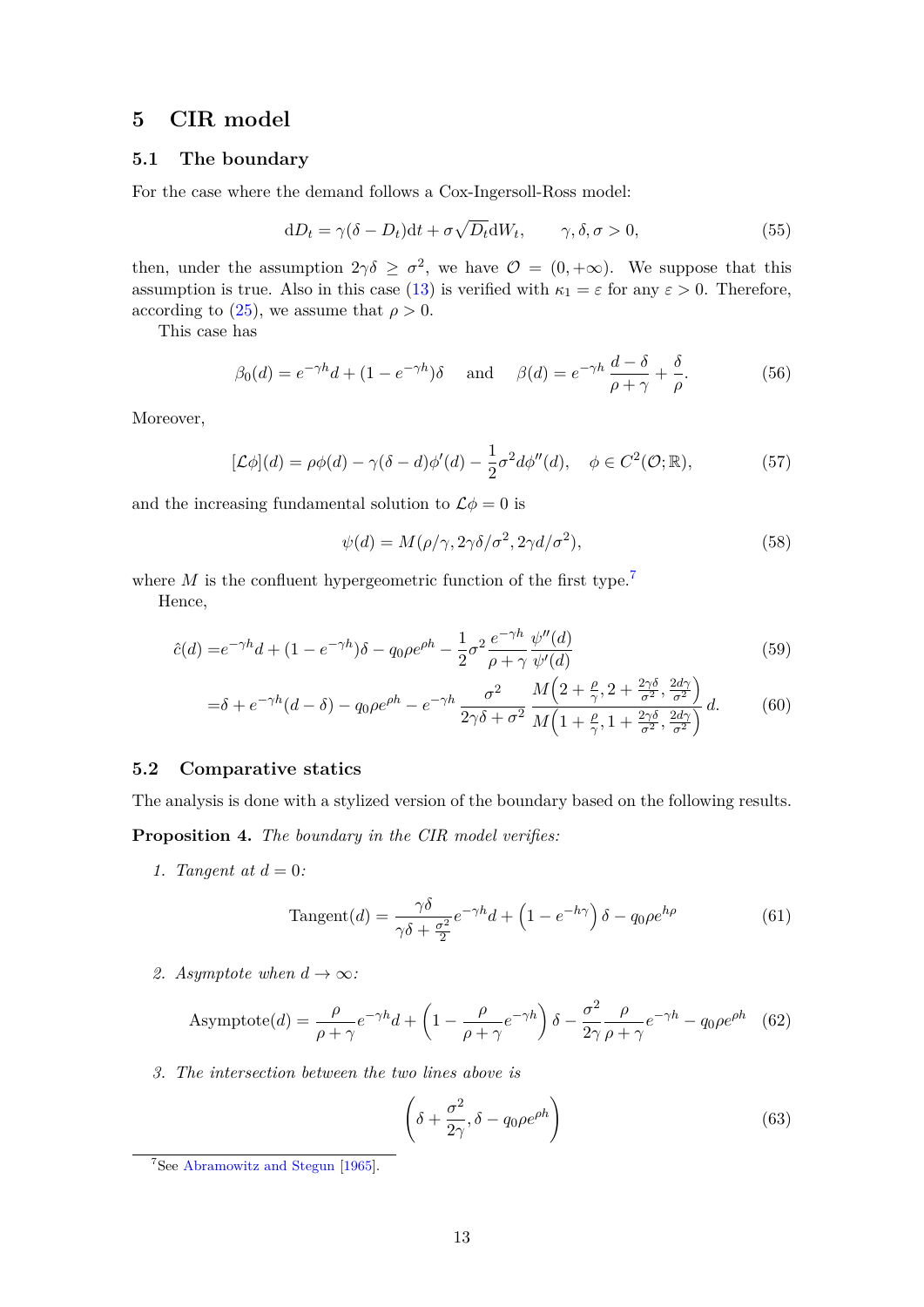*Proof.* The calculation of the tangent is immediately given by the series expansion of *M*:

$$
M(a,b,z) = \sum_{s=0}^{\infty} \frac{(a)_s}{(b)_s s!} z^s = 1 + \frac{a}{b} z + \frac{a(a+1)}{b(b+1)2!} z^2 + \cdots
$$
 (64)

To calculate the asymptote, we start from  $(34)$ . Let  $M(a, b; z)$  be the confluent hypergeometric function of the first type with parameters *a, b*. Then

(i) 
$$
zM'(a, b; z) = a(M(a+1, b; z) - M(a, b; z))
$$
 (here  $M'$  is the derivative w.r.t.  $z$ )

(*ii*) 
$$
M(a, b; z) \sim \frac{\Gamma(b)}{\Gamma(a)} e^z z^{a-b}
$$
, when  $z \to \infty$ 

Using (*i*),

$$
\frac{M(a,b;z)}{zM'(a,b;z)} = \frac{M(a,b;z)}{zM'(a,b;z)} = \frac{M(a,b;z)}{a(M(a+1,b;z) - M(a,b;z))} = \frac{1}{a\left(\frac{M(a+1,b;z)}{M(a,b;z)} - 1\right)},
$$
(65)

and using (*ii*), we get

$$
\lim_{z \to \infty} \frac{M(a, b, z)}{z M'(a, b; z)} = 0.
$$
\n(66)

Thus, the slope of the asymptote of  $\hat{c}$  is

$$
\alpha := \lim_{d \to \infty} \frac{\hat{c}(d)}{d} = \lim_{d \to \infty} \frac{\rho \beta(d)}{d} = \frac{\rho}{\rho + \gamma} e^{-\gamma h}.
$$
 (67)

The calculation is:

$$
\kappa := \lim_{d \to \infty} \hat{c}(d) - \alpha d. \tag{68}
$$

Therefore,

$$
\kappa = \delta \left( 1 - \frac{\rho}{\rho + \gamma} e^{-\gamma h} \right) - \kappa_1 \frac{\rho}{\rho + \gamma} e^{-\gamma h} - q_0 \rho e^{\rho h},\tag{69}
$$

where

$$
\kappa_1 := \lim_{d \to \infty} \frac{\psi(d)}{\psi'(d)}.\tag{70}
$$

To compute the latter, (*i*) is used to get

$$
\frac{M(a,b;z)}{M'(a,b;z)} = \frac{z}{a\left(\frac{M(a+1,b;z)}{M(a,b;z)} - 1\right)}.
$$
\n(71)

Then, the use of (*ii*) and  $a\Gamma(a) = \Gamma(a+1)$  gets

$$
\lim_{z \to \infty} \frac{M(a, b; z)}{M'(a, b; z)} = \lim_{z \to \infty} \frac{z}{z - a} = 1.
$$
\n(72)

Thus, given the function of interest  $M(\rho/\gamma, 2\gamma\delta/\sigma^2, 2\gamma d/\sigma^2), \kappa_1 = \frac{\sigma^2}{2\gamma}$  $\frac{\sigma^2}{2\gamma}$  is obtained. The expression of the asymptote follows.

The expression of the intersection is a direct implication of points 1. and 2. of this Proposition.  $\Box$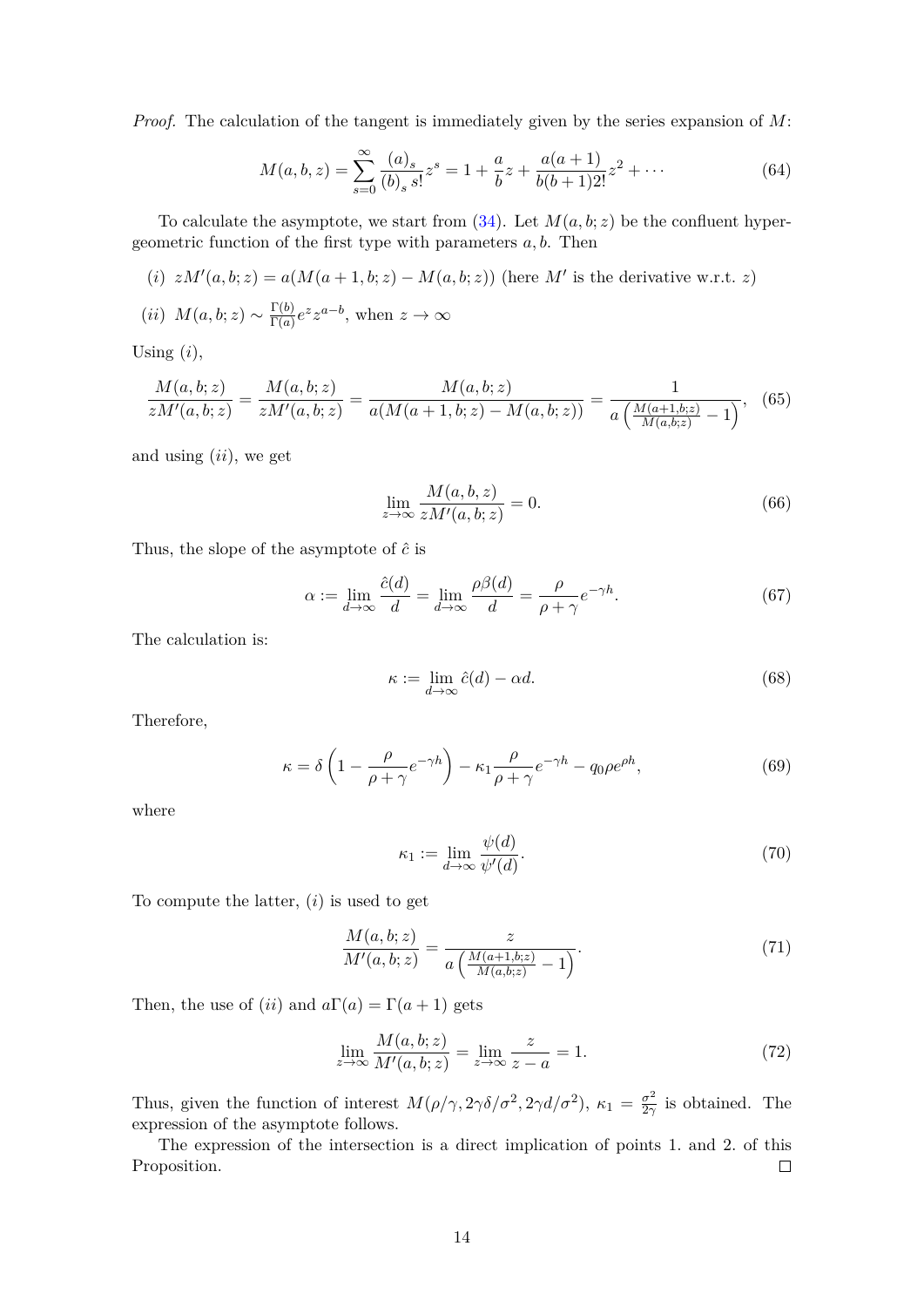For the economic interpretations,  $\hat{c}(d)$  has the stylized expression:

$$
\min\left\{\text{Tangent}(d), \text{Asymptote}(d)\right\}.\tag{73}
$$

The kink point  $\left(\delta + \frac{\sigma^2}{2\gamma}\right)$  $\left(\frac{\sigma^2}{2\gamma}, \delta - q_0 \rho e^{\rho h}\right)$  is close to  $(\delta, \delta)$  if the uncertainty is small compared to the convergence speed.

When *h* and  $\sigma$  are small, the tangent is the 45 degree line minus the discounting bias: committed capacity follows demand. The asymptote is conservative because the capacity increases by only  $\frac{\rho}{\rho + \gamma}$  for each unit increase of demand.

With a large convergence speed compared to the volatility (a small  $\sigma^2/\gamma$ ), the uncertainty has a negligible impact on the boundary.

The tangent and the asymptote become flatter and flatter as *h* increases: current conditions as measured by *d* matter less when the delay is longer. The flattening effect is exponential. Reversion to the mean implies that as the delay increases, the current demand progressively loses relevance for the prediction of the future demand. No precautionary bias is needed at the limit for the large delays.

### **5.3 Simulations**

The CIR model provides a rich setting to analyze the effects of the time-to-build, of the volatility, and of different convergence rates.

The following reference parameters are: the initial value demand is 10, the discount rate is  $\rho = 0.08$ , the long-term demand is  $\delta = 20$ , and the demand approaches this limit at a speed  $\gamma = 0.8$ ,

The alternative scenarios consider the four cases where the delay  $h = 1$  or 8, and the demand volatility  $\sigma = 0.1$  or 0.05. Figure [3](#page-14-0) (Left) gives the four boundaries. However, the two boundaries with  $h = 8$  are almost completely flat and confounded. The other two have very close tangents and asymptotes and are hard to discern visually. The 45 degree line is also drawn.

Figure [3](#page-14-0) (Right) shows a trajectory for  $h = 8$  and  $\sigma = 0.2$ . The committed capacity is immediately at the maximum and then varies very little except when the demand becomes exceptionally high for the first time.



<span id="page-14-0"></span>Figure 3: (Left) Investment boundaries. (Right) Demand, committed and installed capacity behavior with the CIR model for an eight-year delay and a large mean-reversion  $(\gamma = 0.8).$ 

Figure [4](#page-15-2) (Left) shows four boundaries with the same parameters as in Figure [3](#page-14-0) except that  $\gamma = 0.08$ . The boundaries have a less marked kink than with a faster convergence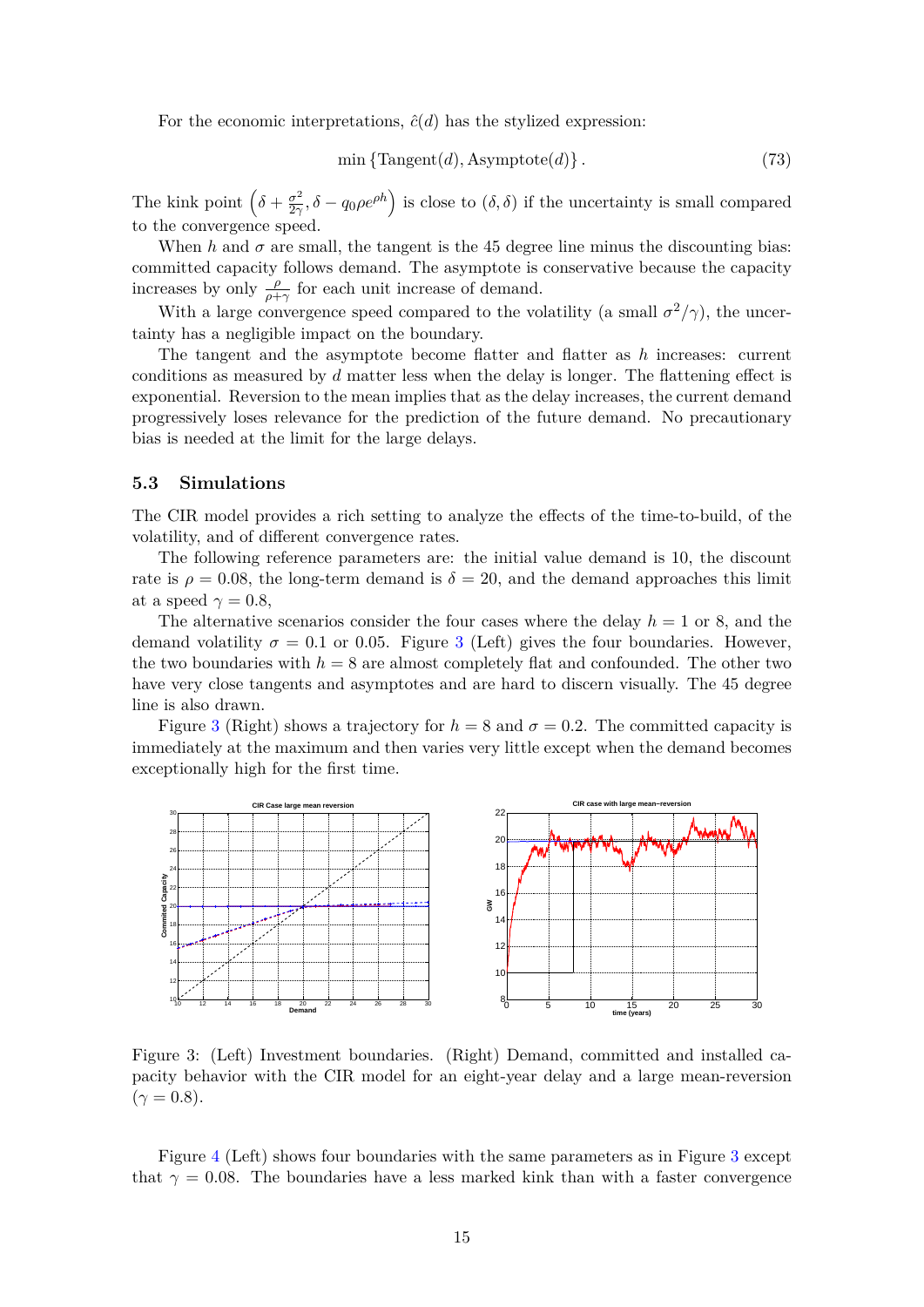rate: boundaries are more like the 45 degree line because the demand evolves much more slowly, and they are much more alike in terms of positions and slopes.

Figure [4](#page-15-2) (Right) shows a trajectory for  $h = 8$  and  $\sigma = 0.2$ . The committed capacity is more responsive to the current conditions because they are better predictors of the future demand than when  $\gamma$  is large. This effect plays for demand levels below 20 or above.



<span id="page-15-2"></span>Figure 4: (Left) Investment boundaries. (Right) Demand, committed and installed capacity behavior in the CIR case for an eight-year delay and a small mean-reversion ( $\gamma = 0.08$ ).

## <span id="page-15-0"></span>**6 Conclusion**

Electricity demand has a random part and is price sensitive. Our minimization of an expected quadratic loss is founded on microeconomic theory, and our optimal solution can be implemented as a competitive equilibrium. In this paper where the delay between the investment decision and activation of the new capacity is accounted for, we have characterized the explicit decision rules for important classes of demand processes.

The benefits of closed-form solutions cannot be overstated, because we can show the interaction, in investors decisions, between the time-to-build and the uncertainty. In particular, we identify the base rule and the two corrective terms: the investor should invest if his or her committed capacity (i.e., the capacity in the pipeline) is below the best linear estimate of the future demand, the given demand today, and the delay minus a discounting bias and a precautionary bias determined by uncertainty and global risk aversion. The latter term varies substantially with the demand model.

In the arithmetic Brownian motion, the delay and the uncertainty have additive separate effects. In the geometric Brownian motion, the shocks are amplified exponentially so that with a longer delay, restricting the future capacity becomes more costly. On the other hand, the discounting bias is accentuated by the delay. The question of which of these opposite effects dominates the other as the delay increases can be addressed with our explicit expressions. In the CIR case, reversion to the mean implies that as the delay increases, the current demand progressively loses relevance for the prediction of the future demand. No precautionary bias is needed at the limit for the large delays.

## <span id="page-15-1"></span>**A Arithmetic Brownian Motion**

## **A.1 The Frontier**

With an arithmetic Brownian model of demand, our model is a particular case of [Bar-Ilan](#page-18-0) [et al.](#page-18-0) [\[2002\]](#page-18-0), where the fixed investment cost is null. The optimal strategy is simpler. The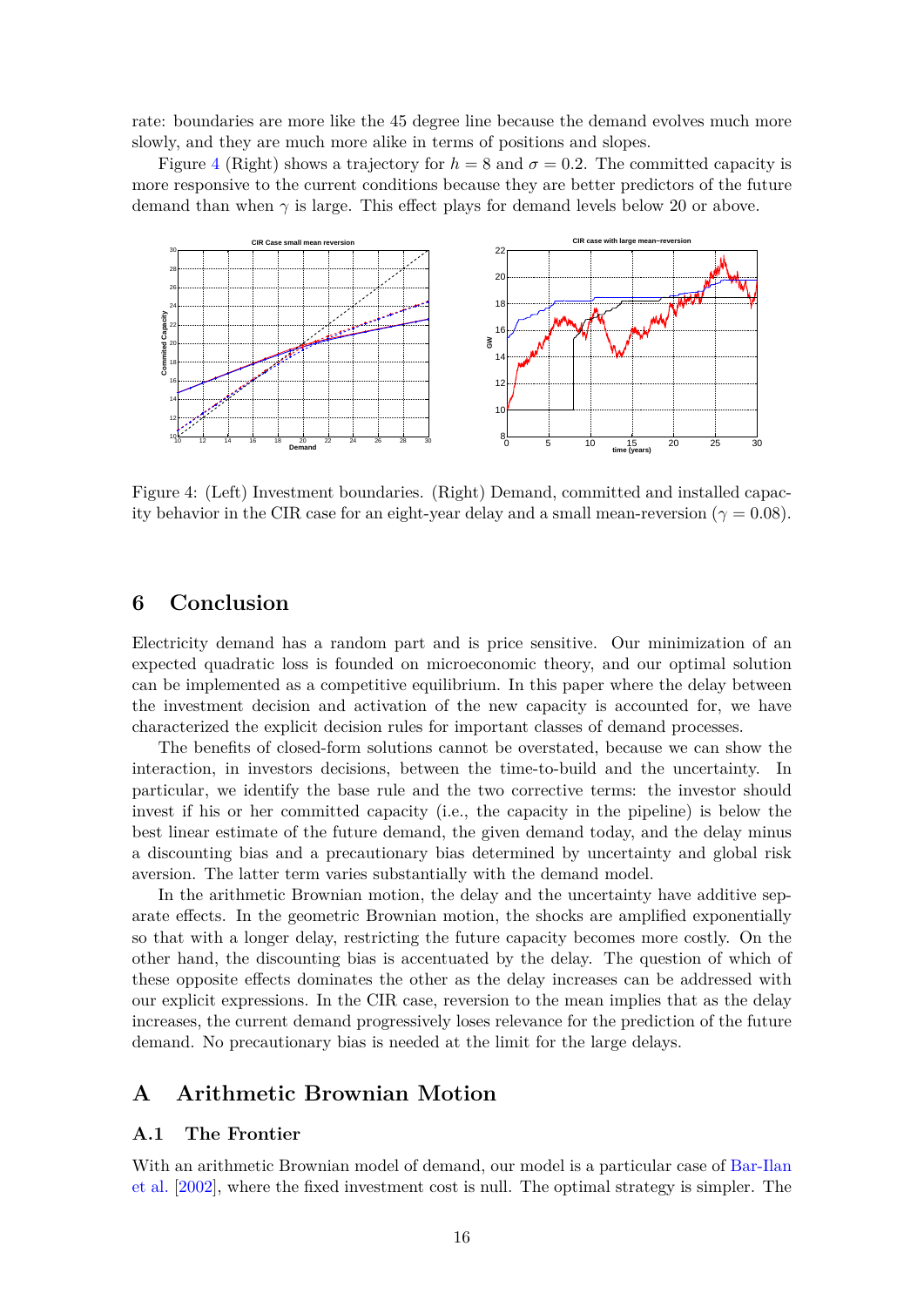demand dynamics are:

$$
dD_t = \mu dt + \sigma dW_t, \qquad \mu \in \mathbb{R}, \sigma > 0,
$$
\n(74)

then  $\mathcal{O} = \mathbb{R}$  and [\(13\)](#page-4-3) is verified with  $\kappa_1 = \varepsilon$  for each  $\varepsilon > 0$ . Therefore, according to [\(25\)](#page-6-2), we assume that  $\rho > 0$ . Thus,

$$
[\mathcal{L}\phi](d) = \rho\phi(d) - \mu\phi'(d) - \frac{1}{2}\sigma^2\phi''(d), \quad \phi \in C^2(\mathcal{O}).\tag{75}
$$

The increasing fundamental solution to  $\mathcal{L}\phi = 0$  is  $\psi(d) = e^{\lambda d}$  where  $\lambda$  is the positive solution to

$$
\rho - \mu \lambda - \frac{1}{2} \sigma^2 \lambda^2 = 0. \tag{76}
$$

Because, in this case,

$$
\beta_0(d) = d + \mu h \quad \text{and} \quad \beta(d) = \frac{\mu h}{\rho} + \frac{d}{\rho} + \frac{\mu}{\rho^2}.
$$
 (77)

Due to Theorem [1,](#page-7-4)  $\hat{c}$  is affine:

$$
\hat{c}(d) = d + \mu h - q_0 \rho e^{\rho h} - \frac{\sqrt{\mu^2 + 2\rho \sigma^2} - \mu}{2\rho}.
$$
\n(78)

## **A.2 Comparative statics**

Consider that

$$
\frac{\partial^2 \hat{c}(d)}{\partial h \partial \sigma} = 0.
$$
 (79)

Whatever the time to build  $h$ , the investment is retarded in the same way by an increase in  $\sigma$ , and conversely. This additive separability makes it difficult to find the cross effects between the uncertainty and the delay with this model, contrary to [Bar-Ilan et al.](#page-18-0) [\[2002\]](#page-18-0).

An increase in uncertainty always retards investment:

$$
\partial \hat{c}(d) / \partial \sigma = -\frac{\sigma}{\sqrt{\mu^2 + 2\rho \sigma^2}} < 0. \tag{80}
$$

The variation of  $\hat{c}(d)$  with respect to the time-to-build h is

$$
\partial \hat{c}(d) / \partial h = \mu - q_0 \rho^2 e^{\rho h}.
$$
\n(81)

The effect is to hasten investment if  $\mu$  is relatively large. If  $h$  is relatively large, then the cost of investment appears large compared to the future discounted damage, and investment is retarded. We retrieve the effects encountered in the case of the geometric Brownian motion.

Furthermore,

$$
\partial \hat{c}(d) / \partial \mu = h + \frac{1}{2\rho} \left( 1 - \frac{\mu}{\sqrt{\mu^2 + 2\rho \sigma^2}} \right) > 0,
$$
\n(82)

and

$$
\partial \hat{c}(d) / \partial \rho = -q_0 (1 + h\rho) e^{\rho h} + \frac{1}{2} \left( \frac{\mu^2 + \rho \sigma^2 - \mu \sqrt{\mu^2 + 2\rho \sigma^2}}{\rho^2 \sqrt{\mu^2 + 2\rho \sigma^2}} \right).
$$
 (83)

In the latter expression, the first term is negative (the discounting bias is reinforced), whereas the second term is positive (the precautionary bias is attenuated). Thus, we get the same effects encountered in the case of the geometric Brownian motion.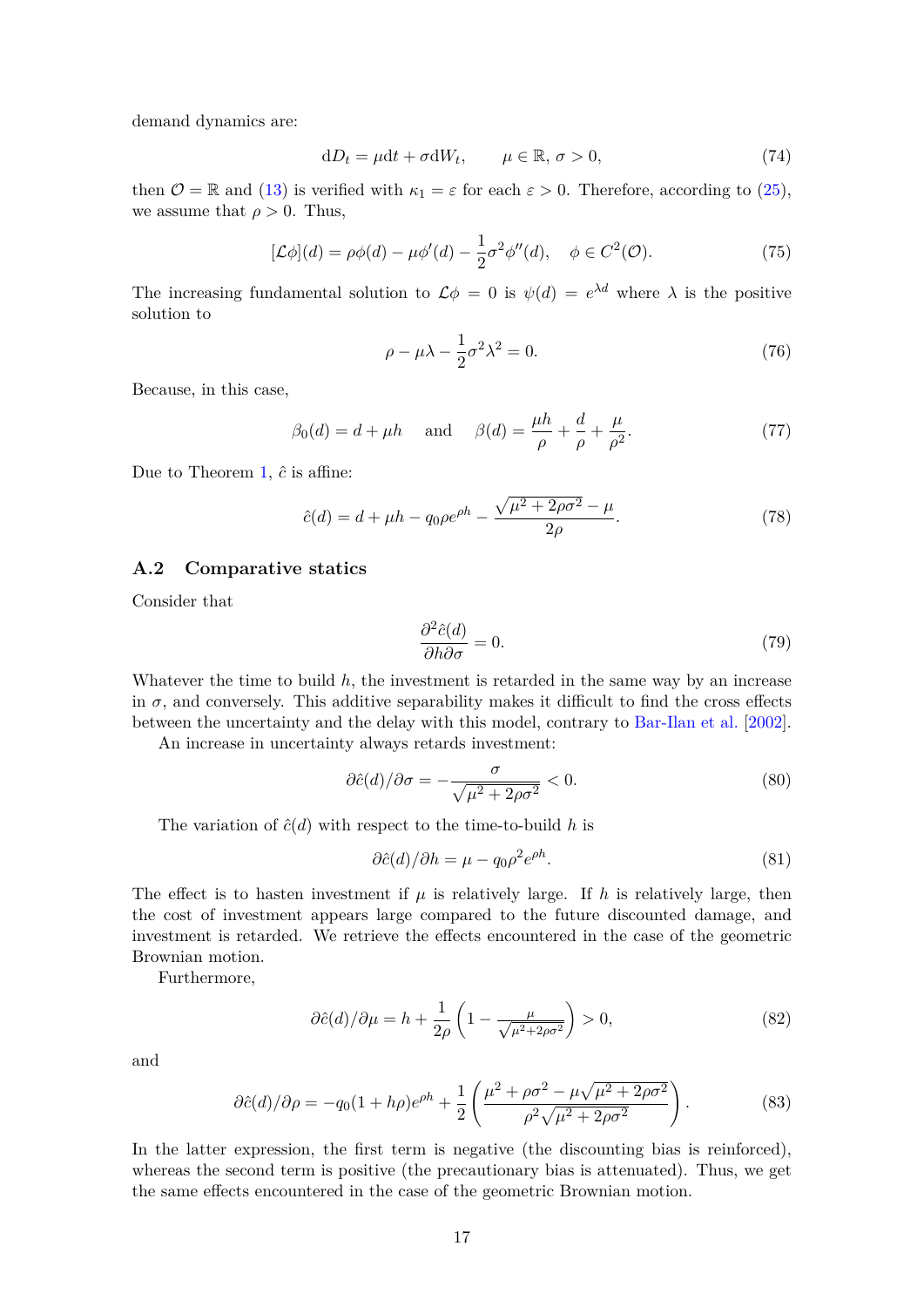### **A.3 Simulations**

On Figure [5](#page-17-1) (Left),  $b := \hat{c}(d) - d$  is given as a function of  $\sigma$ , for two contrasted values of *h* (1 and 8 years). The other parameters are:  $\rho = 0.08$ ,  $\mu = 300$ , with an initial demand of 10,000 MW and demand, committed capacity, and installed capacity all equal at date  $0 (D_0 = C_0 = K_0).$ 

Figure [5](#page-17-1) (Left) shows that the impact of the time-to-build with these values is much more important than the impact of uncertainty. Indeed, numerically,  $\frac{\partial \hat{c}(d)}{\partial h}$  is of the order of 300 whereas  $\frac{\partial \hat{c}(d)}{\partial \sigma}$  is of the order of  $-1$ . The first effect largely dominates.

By and large, this result is in line with [Bar-Ilan et al.](#page-18-0) [\[2002\]](#page-18-0). In their setting, increasing the time-to-build from one year to eight years reverses the relation between uncertainty and investment, which is possible only because they are not separable. Specifically, for a long delay, an increase in uncertainty hastens investments but decreases their level. But, these effects are very small [\(Bar-Ilan et al.](#page-18-0) [\[2002,](#page-18-0) pp. 85, Figure 2]).

The excess of committed capacity does not imply that the system will hold an excess of installed capacity. In fact, the reverse is observed in Figure [5](#page-17-1) (Right). In the case of a delay of eight years, an excess of committed capacity as measured by the value of *b* is 1,873 MW. But in eight years, the demand will grow on average 2,400 MW, which clearly indicates that the optimal strategy is to avoid excess installed capacity.



<span id="page-17-1"></span>Figure 5: (Left)  $\hat{c}(d) - d$  as a function of  $\sigma$  for two values of the time-to-build,  $h = 1$ (blue crosses) and  $h = 8$  (red circles). (Right) Demand, committed and installed capacity behavior for an eight-year delay,  $\sigma = 600$  MW·year<sup>1/2</sup>.

## <span id="page-17-0"></span>**B Proof of Proposition [2](#page-8-4)**

Let  $(c, d) \in \mathcal{S}$ . We prove first that

<span id="page-17-4"></span><span id="page-17-3"></span><span id="page-17-2"></span>
$$
v_c(c,d) = \mathbb{E}\left[\int_0^{+\infty} e^{-\rho t} g_c(C_t^{c,*}, D_t^d) dt\right],
$$
\n(84)

where  $C^*$  is the optimal state process associated to the optimal control  $I^*$  provided by Theorem [1.](#page-7-4) Let  $I^* \in \mathcal{I}$  be optimal for  $(c, d)$ . Therefore,

$$
\frac{G(c+\varepsilon,d;I^*) - G(c,d;I^*)}{\varepsilon} \ge \frac{v(c+\varepsilon,d) - v(c,d)}{\varepsilon}.
$$
\n(85)

On the other hand,

$$
\frac{G(c+\varepsilon,d;I^*) - G(c,d:I^*)}{\varepsilon} = \mathbb{E}\left[\int_0^{+\infty} e^{-\rho t} \frac{g(C_t^{c,I^*} + \varepsilon, D_t^d) - g(C_t^{c,I^*}, D_t^d)}{\varepsilon} dt\right].
$$
 (86)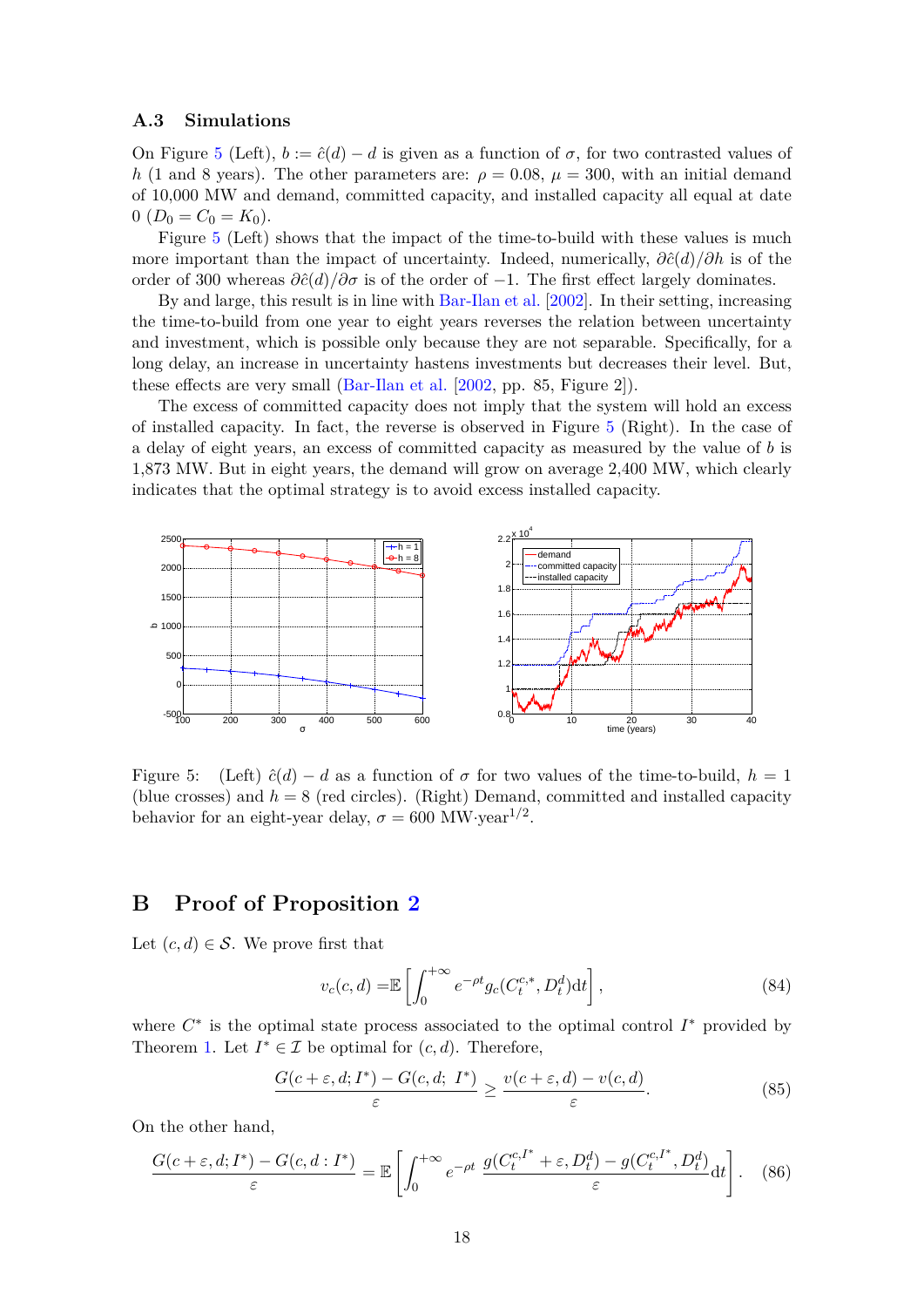Taking the limsup in  $(85)$  and taking into account  $(86)$ , we get

$$
\limsup_{\varepsilon \downarrow 0} \frac{v(c + \varepsilon, d) - v(c, d)}{\varepsilon} \le \mathbb{E} \left[ \int_0^\infty e^{-\rho t} g_c(C_t^{c, *}, D_t^d) dt \right]. \tag{87}
$$

On the other hand, arguing symmetrically with  $c - \varepsilon$ , we get

$$
\liminf_{\varepsilon \downarrow 0} \frac{v(c,d) - v(c - \varepsilon, d)}{\varepsilon} \ge \mathbb{E}\left[\int_0^{+\infty} e^{-\rho t} g_c(C_t^{c, *}, D_t^d) dt\right].
$$
\n(88)

Therefore,  $(87)$  and  $(88)$  assert  $(84)$ .

Because of equation [\(84\)](#page-17-4),  $v_c \geq -q_0$ , the definition of A, and because of

<span id="page-18-15"></span><span id="page-18-14"></span>
$$
g_c(C_t^{c,*}, D_t^d) = e^{-\rho h} \mathbb{E}\left[c - D_h^d\right];\tag{89}
$$

the quadratic surplus application based on equation [\(1\)](#page-2-3) as an expected discounted revenue (price minus marginal cost) yields the result.

## **References**

- <span id="page-18-13"></span>M. Abramowitz and I.A. Stegun, eds., *Handbook of Mathematical Functions with Formulas, Graphs, and Mathematical Tables*. Chapter 13, New York: Dover, 1965.
- <span id="page-18-2"></span>F.L. Aguerrevere. Equilibrium Investment Strategies and Output Price Behavior: A Real-Options Approach. *Review of Financial Studies*, 16(4): 1239–1272, 2003.
- <span id="page-18-1"></span>A. Bar-Ilan and W.C. Strange. Investment Lags. *American Economic Review*, 86(3): 610–623, June 1996.
- <span id="page-18-0"></span>A. Bar-Ilan, A. Sulem, and A. Zanello. Time-to-Build and Capacity Choice. *Journal of Economic Dynamics and Control*, 26: 69–98, 2002.
- <span id="page-18-10"></span>B. Bruder and H. Pham. Impulse Control Problem on Finite Horizon with Execution Delay. *Stochastic Processes and their Applications*, 119: 1436-1469, 2009.
- <span id="page-18-3"></span>S. Federico and H. Pham. Characterization of the Optimal Boundaries in Reversible Investment Problems. 2014. To appear in *SIAM Journal of Control and Optimization*.
- <span id="page-18-12"></span>G. Ferrari. On an Integral Equation for the Free-Boundary of Stochastic, Irreversible Investment Problems. 2013. To appear in *Annals of Applied Probability*.
- <span id="page-18-4"></span>S.R. Grenadier. *Equilibrium with Time-to-Build: A Real Options Approach*. Project Flexibility, Agency and Competition. M. Brennan and L. Trigeorgis (eds), Oxford University Press, 2000.
- <span id="page-18-5"></span>S.R. Grenadier. Option Exercise Games: An Application to the Equilibrium Investment Strategies of Firms. *Review of Financial Studies*, 15(3): 691–721, 2002.
- N. Ikeda and S. Watanabe. *Stochastic Differential Equations and Diffusion Processes.* North-Holland, 1981.
- <span id="page-18-11"></span>I. Karatzas and S.E. Shreve. *Brownian Motion and Stochastic Calculus*. Springer-Verlag, 1991.
- <span id="page-18-9"></span>N.V. Krylov. *Controlled Diffusion Processes.* Springer-Verlag, 1980.
- <span id="page-18-7"></span>S. Majd and R.S. Pindyck. Time-to-Build, Option Value and Investment Decisions. *Journal of Financial Economics*, 18: 7–27, 1986.
- <span id="page-18-6"></span>R. McDonald and D. Siegel. The Value of Waiting to Invest. *Quarterly Journal of Economics*, 101: 707–727, 1986.
- <span id="page-18-8"></span>A. Milne and A.E. Whalley. 'Time to Build, Option Value and Investment Decisions': A Comment. *Journal of Financial Economics*, 56: 325–332, 2000.